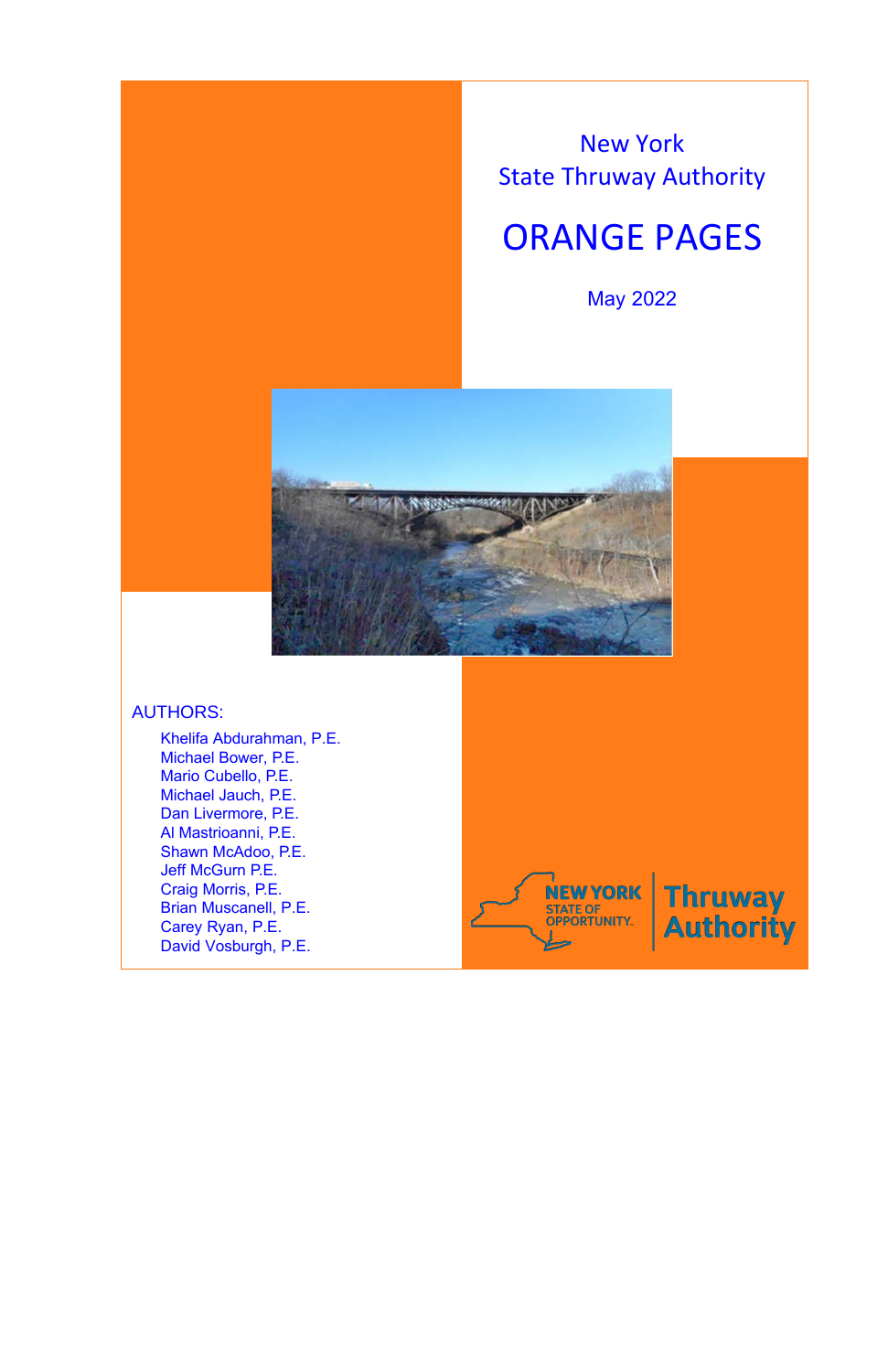# **NEW YORK STATE THRUWAY AUTHORITY**

# **BRIDGE MANUAL ORANGE PAGES**

# **TABLE OF CONTENTS**

| <b>Article</b><br><b>Date of Issuance</b> |                 | <b>Article</b> | <b>Date of Issuance</b> |  |
|-------------------------------------------|-----------------|----------------|-------------------------|--|
|                                           |                 |                |                         |  |
| 1.1                                       | May 2022        |                |                         |  |
| 1.2                                       | May 2022        |                |                         |  |
| 1.4                                       | May 2022        |                |                         |  |
| 1.6                                       | <b>May 2022</b> |                |                         |  |
| 2.2.2                                     | <b>May 2022</b> |                |                         |  |
| 2.3.1                                     | <b>May 2022</b> |                |                         |  |
| 3.1.2                                     | <b>May 2022</b> |                |                         |  |
| 3.2.1                                     | May 2022        |                |                         |  |
| 5.1.3                                     | May 2022        |                |                         |  |
| 5.1.5.1                                   | <b>May 2022</b> |                |                         |  |
| 5.1.5.2                                   | <b>May 2022</b> |                |                         |  |
| 5.1.5.3                                   | <b>May 2022</b> |                |                         |  |
| 8.2.6                                     | <b>May 2022</b> |                |                         |  |
| 8.4.2.4                                   | May 2022        |                |                         |  |
| 8.10.1                                    | May 2022        |                |                         |  |
| 9.7                                       | May 2022        |                |                         |  |
| 9.8                                       | May 2022        |                |                         |  |
| 15.1.1                                    | May 2022        |                |                         |  |
| 17.3                                      | May 2022        |                |                         |  |
|                                           |                 |                |                         |  |
|                                           |                 |                |                         |  |
|                                           |                 |                |                         |  |
|                                           |                 |                |                         |  |
|                                           |                 |                |                         |  |
|                                           |                 |                |                         |  |
|                                           |                 |                |                         |  |
|                                           |                 |                |                         |  |
|                                           |                 |                |                         |  |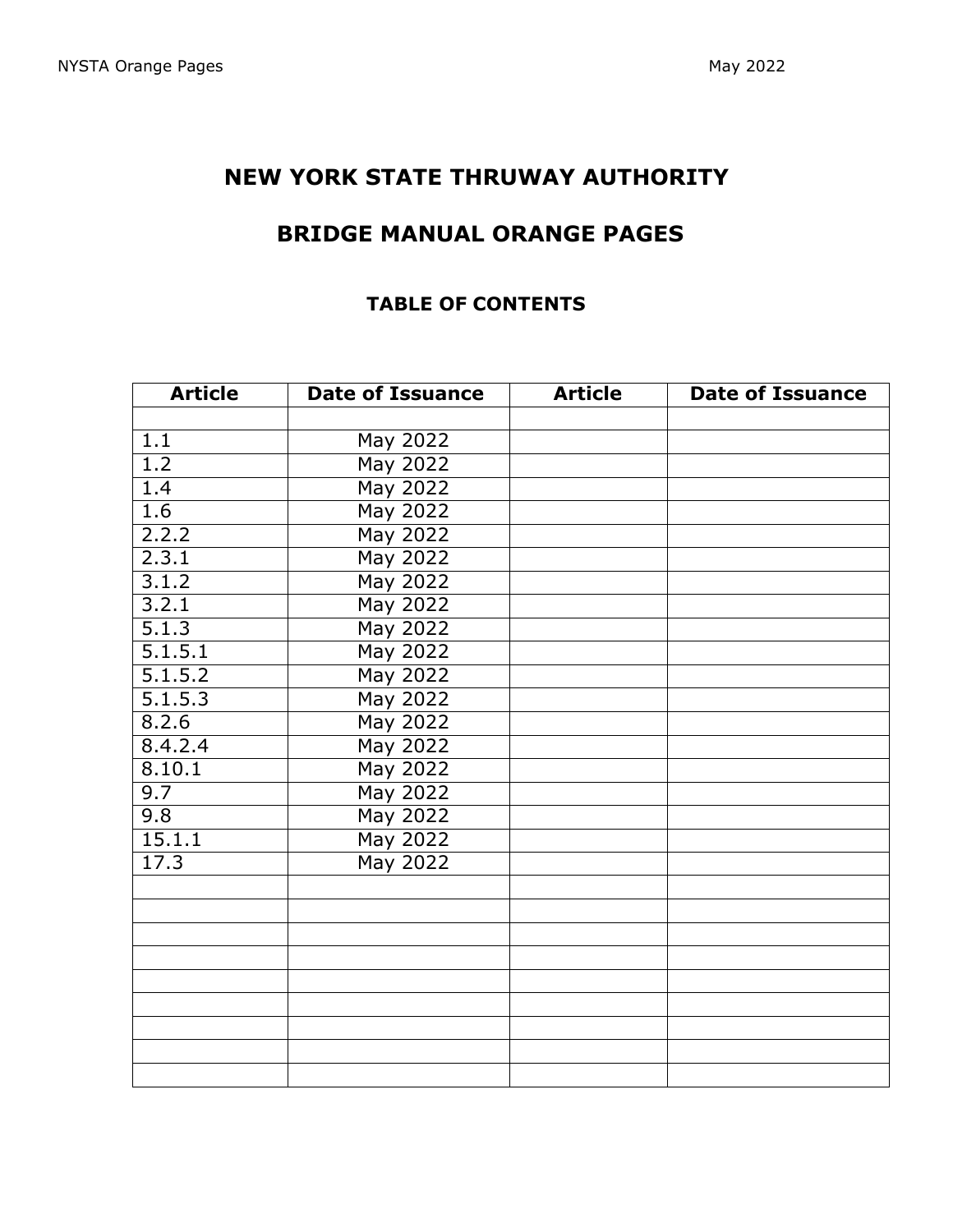## **1.1 Purpose**

Add this sentence to the end of the first paragraph:

The NYSTA Orange Pages has been prepared to provide policies and procedures required for bridge project development for the New York State Thruway Authority (NYSTA). These modifications alter the NYSDOT Bridge Manual for the purpose of implementing NYSTA policies.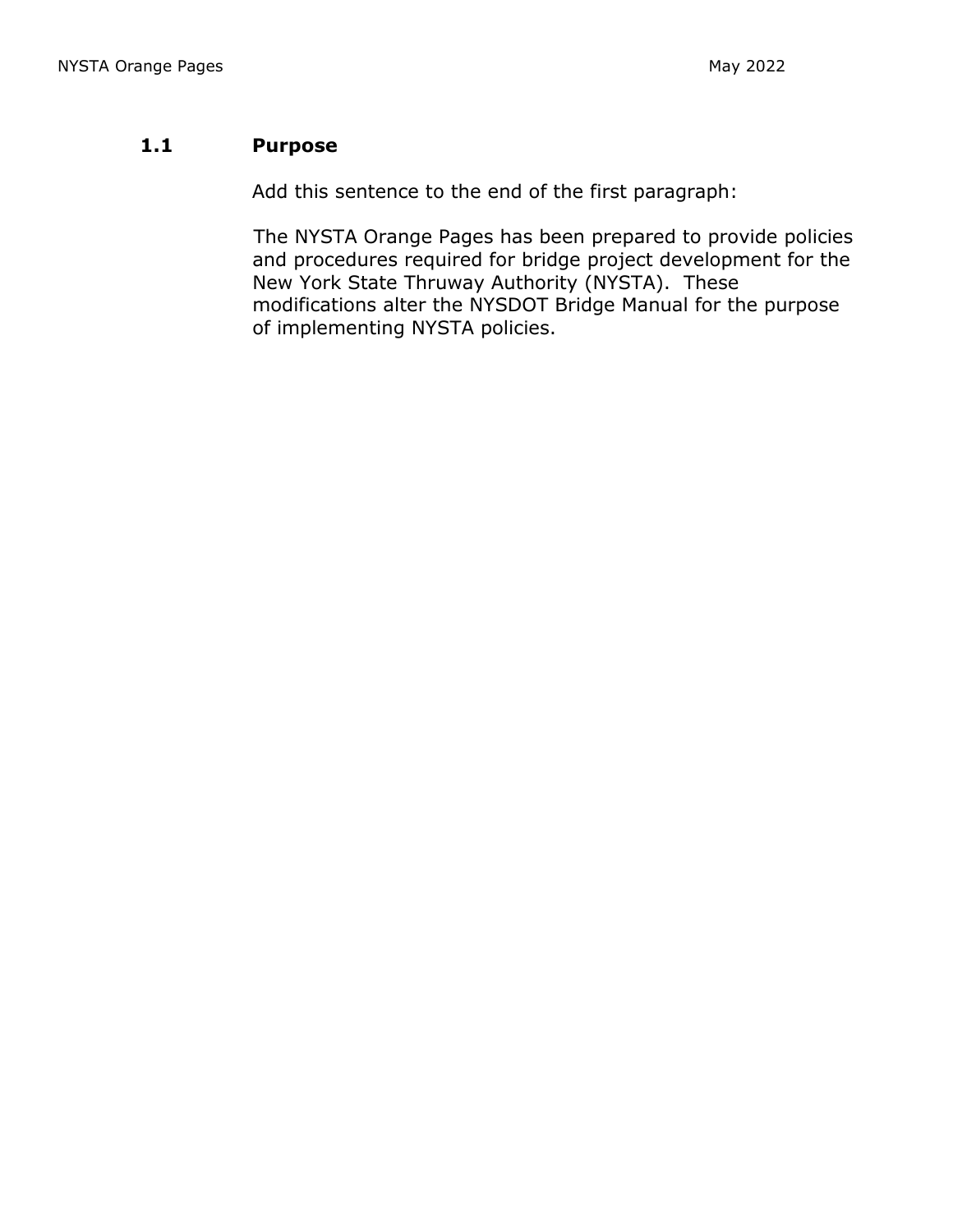# **1.2 Applicability**

Add this sentence to the end of the first paragraph:

The Orange Pages apply to all bridge related transportation projects under contract with the New York State Thruway Authority in New York State.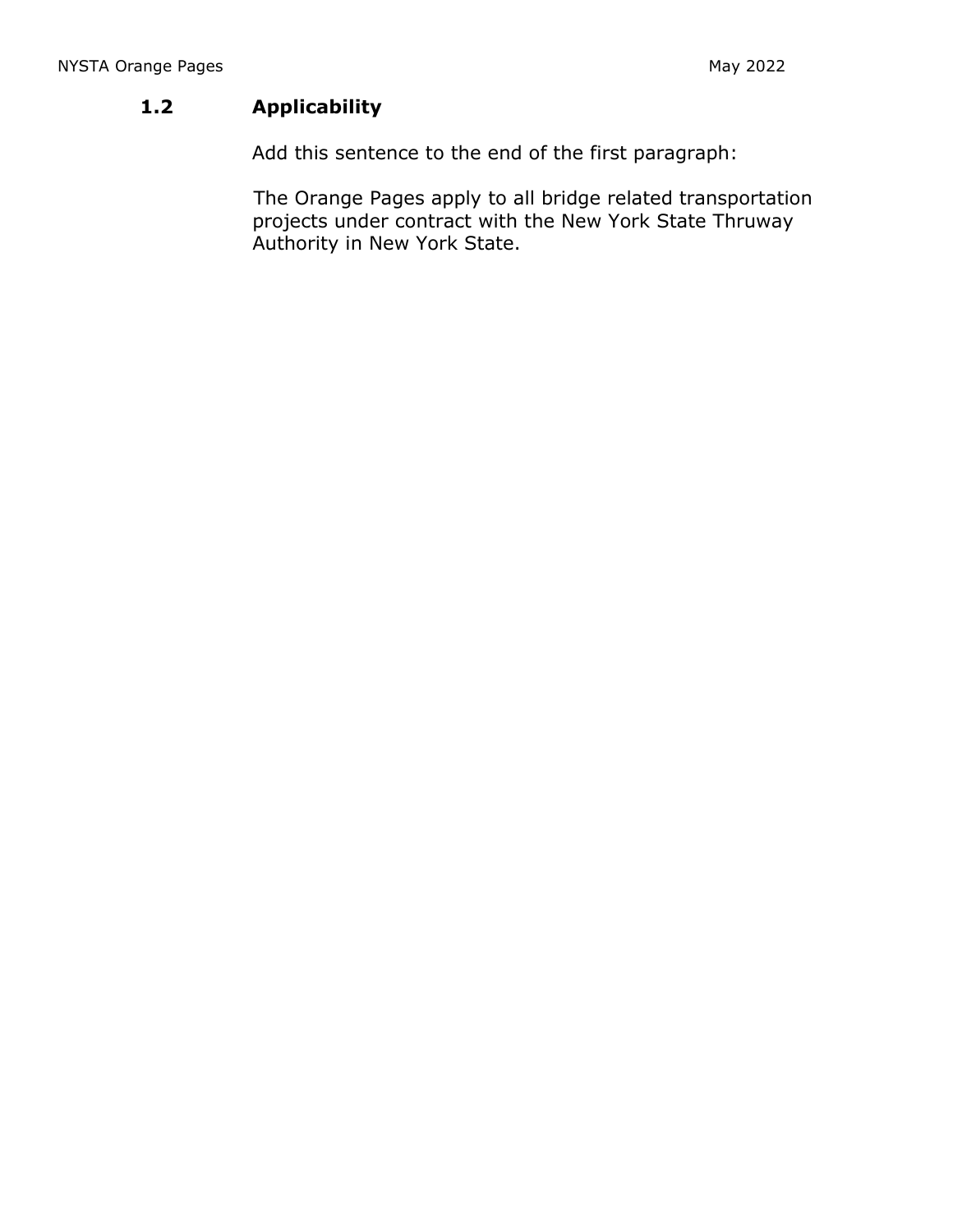# **1.4 Referenced Standards, Manuals and Documents**

Add this manual to the end of the list:

AASHTO Guide Specification for Wind Loads on Bridges During Construction, First Edition 2017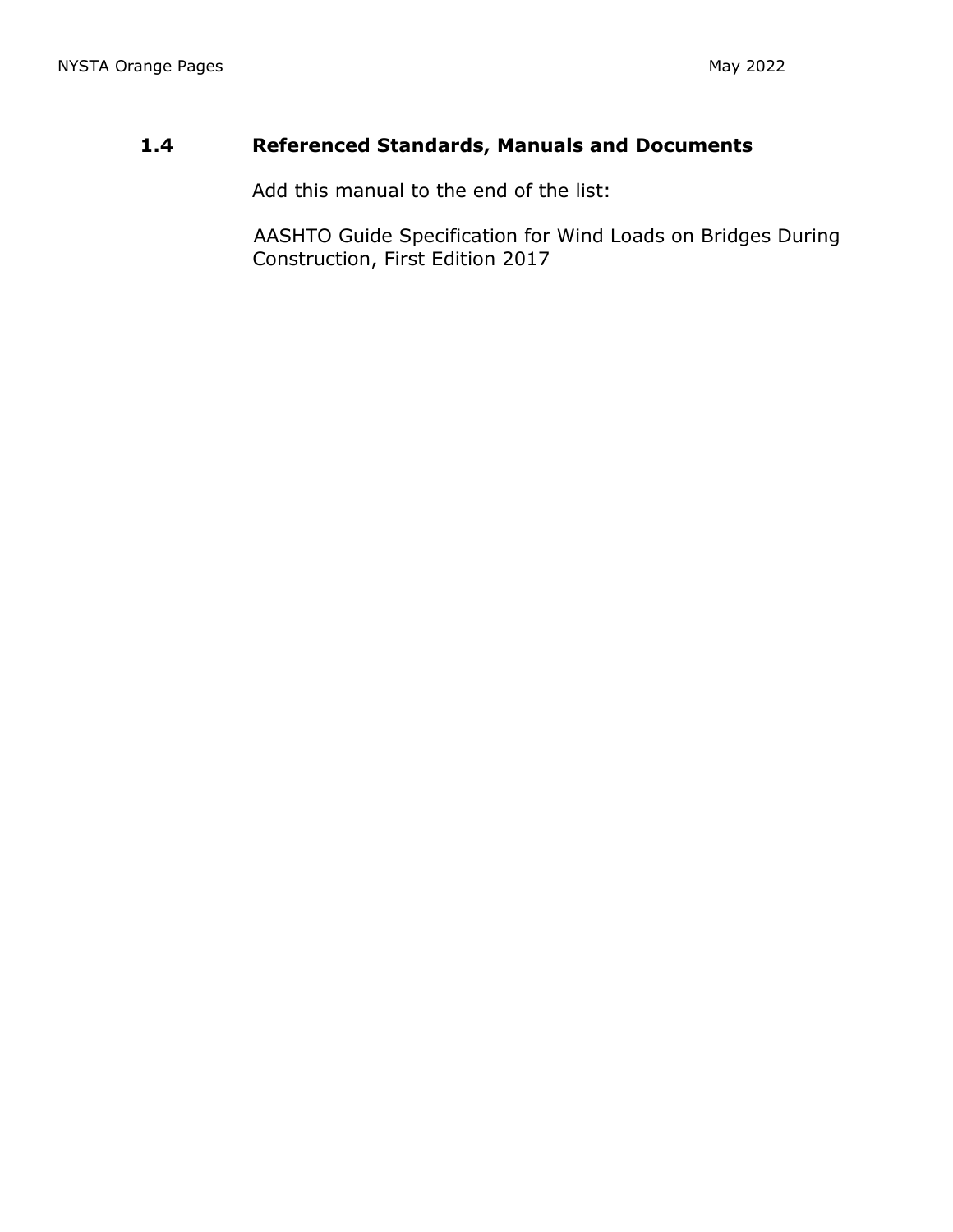## **1.6 ABBREVIATIONS**

Add a new Article 1.6:

The following abbreviations shall be substituted with the appropriate NYSTA title or definition as prescribed below:

Construction & Foundation Unit – NYSTA Division Construction Engineer Departmental Geotechnical Engineer – NYSTA Geotechnical Engineer DCEC – Director of Construction Management DCED – Director of the Office of Design DCES – Director of Structures Design Bureau DCETS – Director of Structures Design Bureau Department - Authority Engineer – Engineer in Charge (construction) Geotechnical Engineering Bureau – NYSTA Geotechnical Engineer Landscape/Environmental Unit – NYSTA Environmental Bureau Materials Bureau New York State Department of Transportation – New York State Thruway Authority NYSDOT Concrete Engineering Unit – Director, Structures Design Bureau NYSDOT Office of Structures – NYSTA Structures Design Bureau NYSDOT – NYSTA Office of Structures Standards Unit - Director of Structures Design Bureau Regional Bridge Maintenance Engineer – Division Bridge Engineer Regional Design Engineer – Chief Engineer Regional Environmental Coordinator – Division Environmental Specialist Regional Hydraulics Engineer – NYSTA Hydraulics Engineer Regional Materials Engineer – NYSTA Materials Engineer Regional Structures Engineer – Director of Structures Design Bureau Regional Geotechnical Engineer – NYSTA Geotechnical Engineer Regional Landscape/Environmental Unit – NYSTA Environmental Bureau Regional Utility Engineer – NYSTA Utility Engineer Standards Unit – NYSTA Final Plan Unit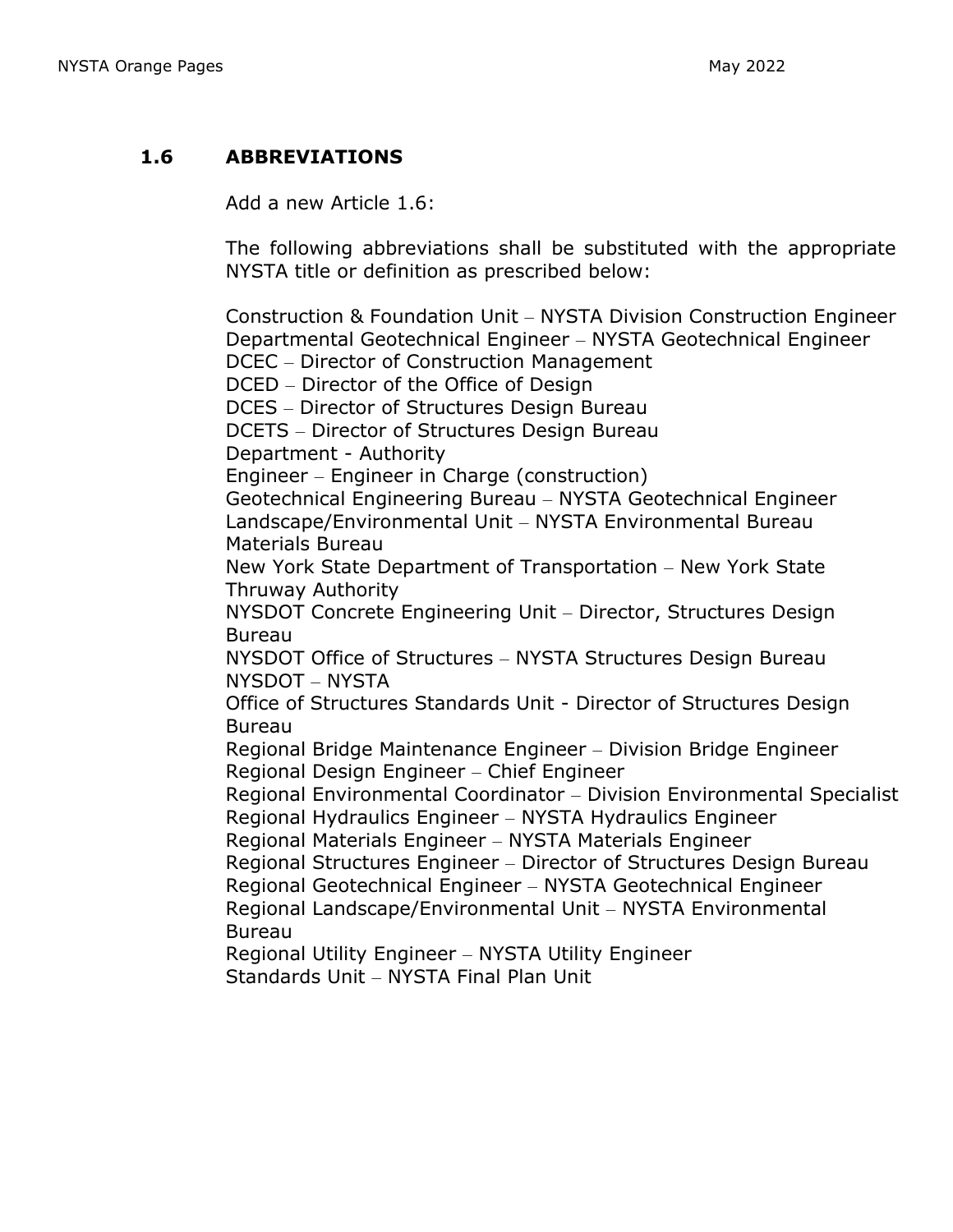## **2.2 GEOMETRIC DESIGN POLICY FOR BRIDGES**

## **2.2.2 Miscellaneous Bridge Width Considerations**

Add a paragraph under the "Stage Construction" subheading to read as follows:

For NYSTA projects the minimum traffic lane width on the mainline shall be 11 feet with 1-foot offset to barrier.

Any pavement, temporary or final, that will be used to maintain traffic on the approaches the bridge shall have a constant cross slope to match the bridge deck pavement. The cross slope shall be maintained to a point where the travel lane is at least 2 feet from the barrier system. The criteria may be waived if there is a 2-foot shoulder between the edge of travel lane and the railing system.

Add a paragraph under the "Twin Structures" subheading to read as follows:

For NYSTA projects, the minimum bridge width on twin structures shall be 54 feet minimum between face of barrier to face of barrier for the purposes of maintaining four lanes of traffic on a single structure for emergency use and temporary work zone traffic control.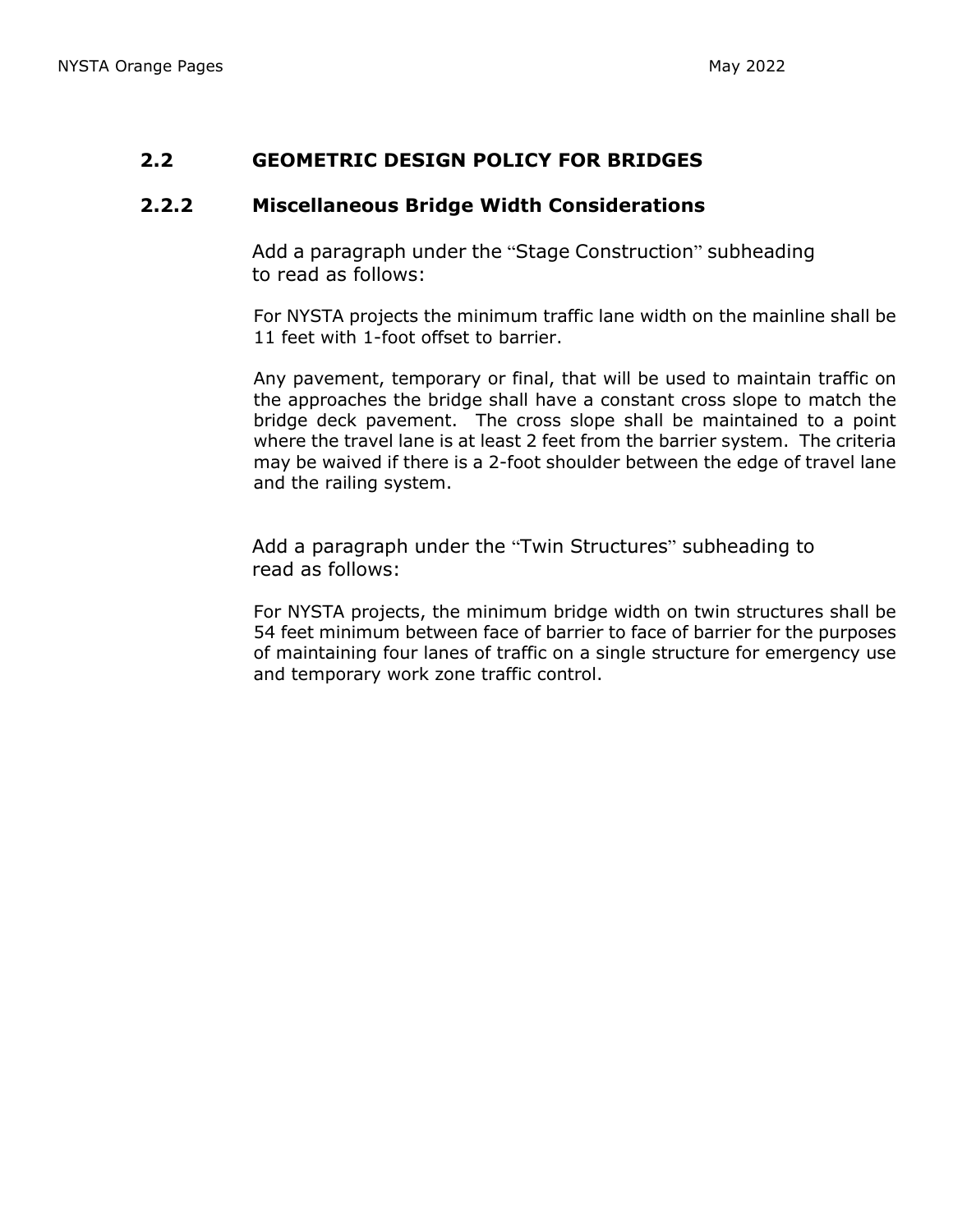#### **2.3 VERTICAL CLEARANCES**

#### **2.3.1 Over Highways for Highway, Pedestrian, and Overhead Sign Structures**

Add the following paragraphs at the end of Section 2.3.1:

The minimum vertical under-clearance for new and replacement vehicle structures over the Thruway mainline and ramps shall be 16'-6" minimum. When a major rehabilitation project is undertaken on an overhead bridge, every effort shall be made to achieve the 16'-6" vertical clearance. For minor rehabilitation projects, the designer shall consider and investigate options to improve the vertical clearance as much as possible. Under no circumstance shall the vertical clearance of an existing structure with substandard vertical clearance be reduced.

For Highway projects:

The Authority is required to notify NYSDOT Regional Structures Engineer of any bridge projects on the Strategic Defense Highway Network (STRAHNET) where the proposed vertical clearance will be less than 16'- 0". NYSDOT will in turn request approval to retain the substandard vertical clearance by submitting a justification to the Federal Highway Administration (FHWA).

The minimum vertical under-clearance for new and replacement pedestrian and overhead sign structures over the Thruway mainline and ramps shall be 17'-6" minimum. When a major rehabilitation project is undertaken on an overhead sign structure or pedestrian bridge, every effort shall be made to achieve the 17'-6" minimum vertical clearance. For minor rehabilitation projects, the designer shall consider and investigate options to improve the vertical clearance as closely as possible to the minimum vertical clearance of  $17 - 6$ ".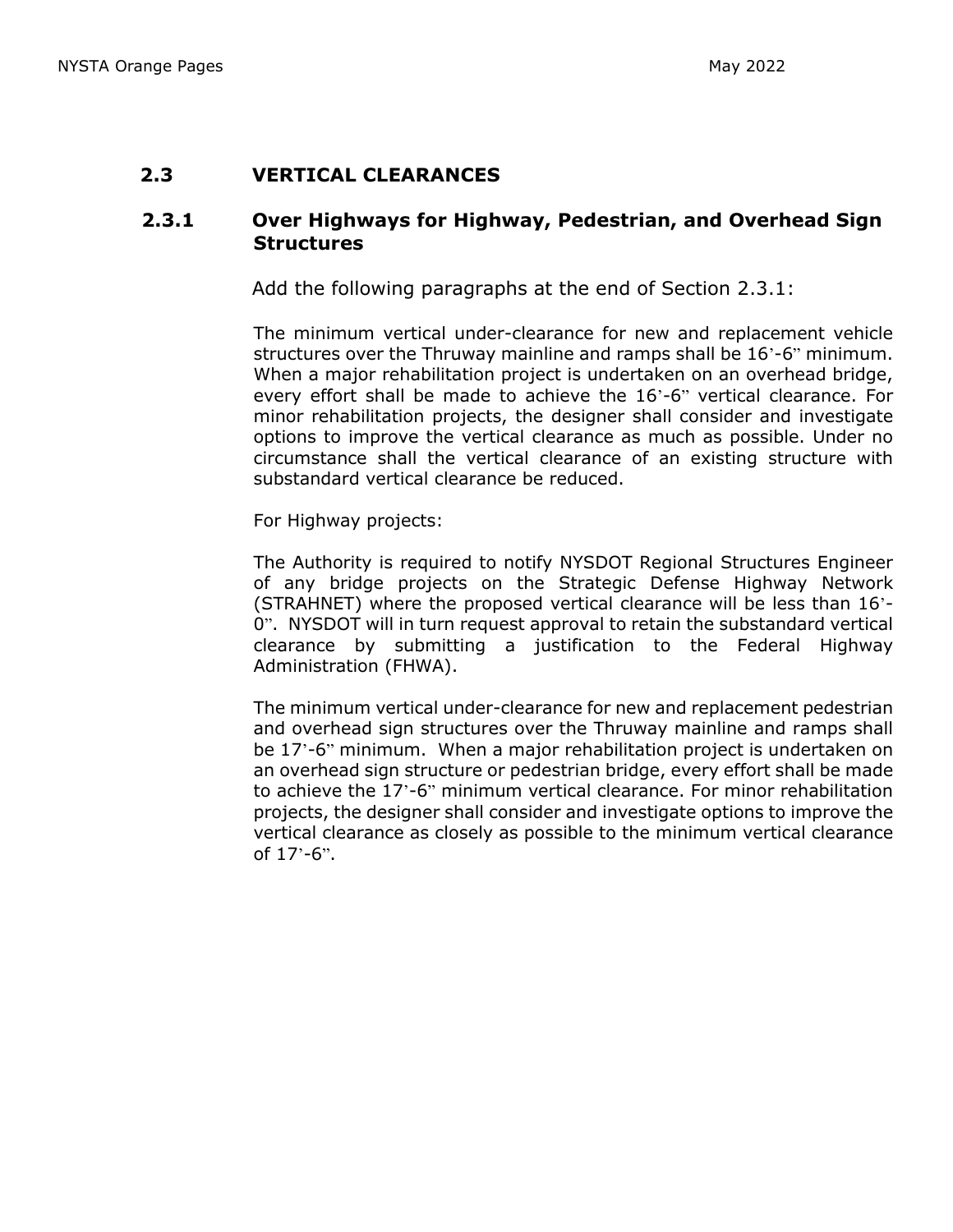## **3.1 INITIAL BRIDGE PROJECT SCOPING**

## **3.1.2 Bridge Scoping Activities**

Delete the five bullets under the primary DAD bullets and replace it with the following:

- IPP/FDR this format uses an expanded IPP format to obtain project initiation, scope and design approval. The project must be NEPA Class II Categorical Exclusion and/or SEQR Type II (6 NYCRR Part 617).
- "Bridge Rehabilitation Report" this format uses an expanded IPP format to obtain project initiation, scope and design approval for Bridge Rehabilitation projects. The project must be NEPA Class II Categorical Exclusion and/or SEQR Type II (6 NYCRR Part 617).
- PSR/FDR this format uses a simplified Design Approval Document to obtain scope and design approval. The project must be a NEPA Class II Categorical Exclusion and SEQR Unlisted or Type 1.
- DDR/FDR this format uses the traditional design approval report format to obtain design approval. The project must be a NEPA Class III (EA) project and SEQR Unlisted or Type 1.
- DDR/DEIS & FDR/FEIS this format uses the traditional design report format to obtain design approval. All projects for which a NEPA Class I (EIS) and/or SEQR Type I (EIS) is thought to be needed. Any project with significant social, economic or environmental impacts and/or public controversy.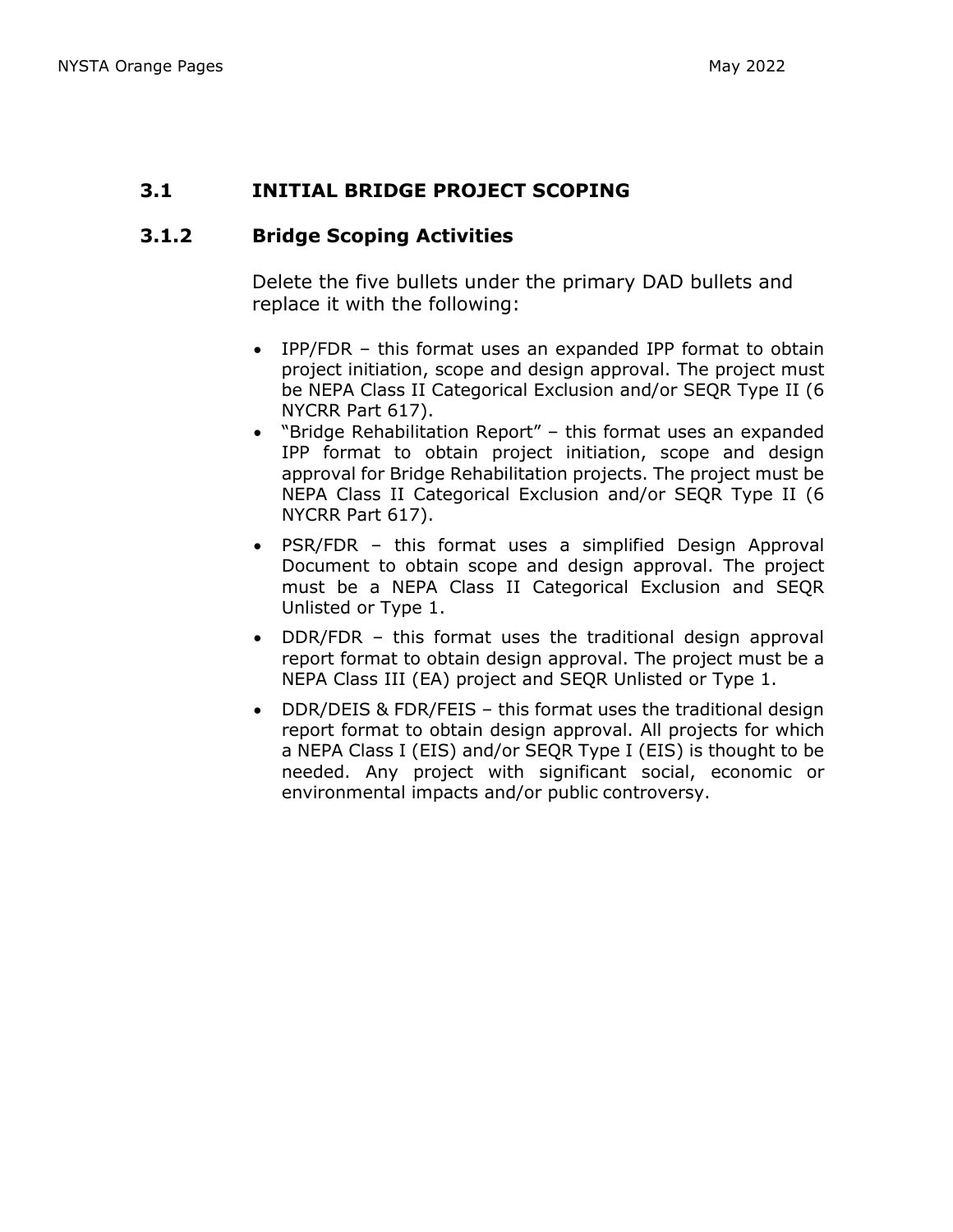# **3.2 HYDRAULICS**

## **3.2.1 Bridge Scour Evaluation Report**

On all Thruway Authority projects, the preparation of new Bridge Scour Evaluation Report will be required for all major bridge rehabilitation and bridge replacement projects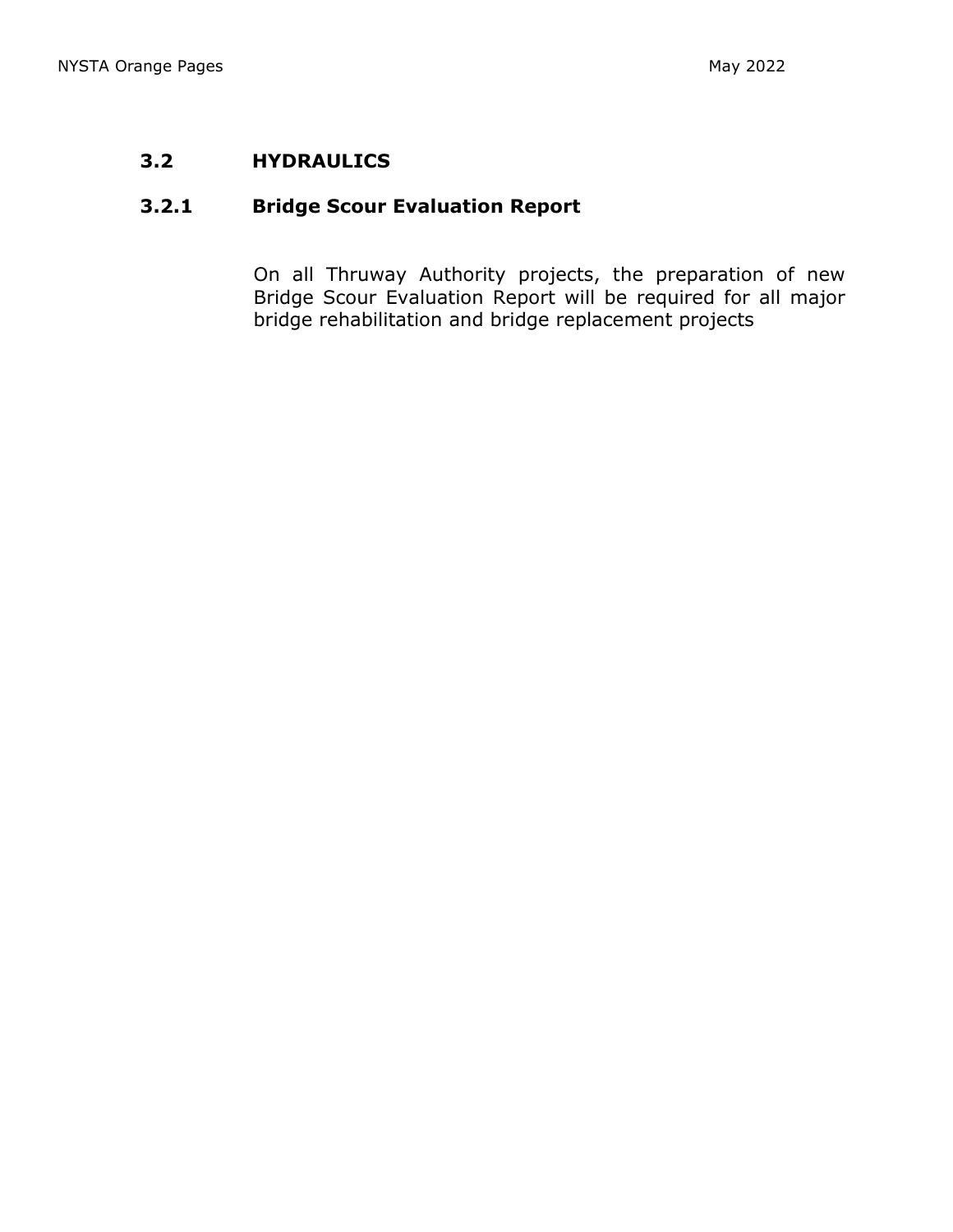## **5.1 CONCRETE DECK SLABS**

## **5.1.3 Monolithic Decks for Adjacent Concrete Beams and Slab Units**

Add the following sentence to the end of the first paragraph:

For all Thruway Authority projects, only galvanized reinforcement shall be used.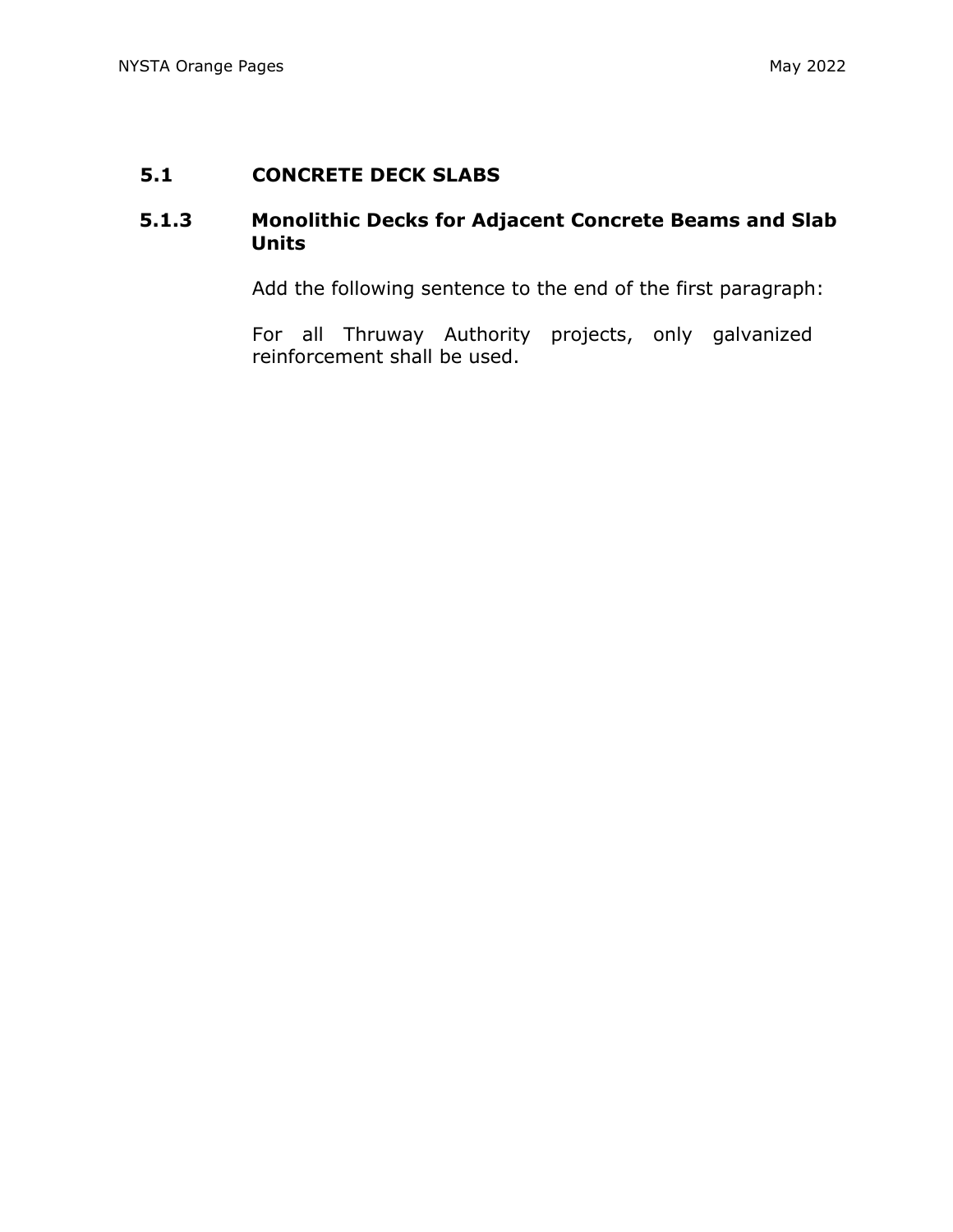## **5.1.5 DECK REINFORCEMENT DESIGN**

## **5.1.5.1 Isotropic Decks**

Replace the eleventh bullet of the section to read as follows:

The top and bottom mats of reinforcement shall have the same type of corrosion protection. For all Thruway Authority projects, only galvanized reinforcement shall be used.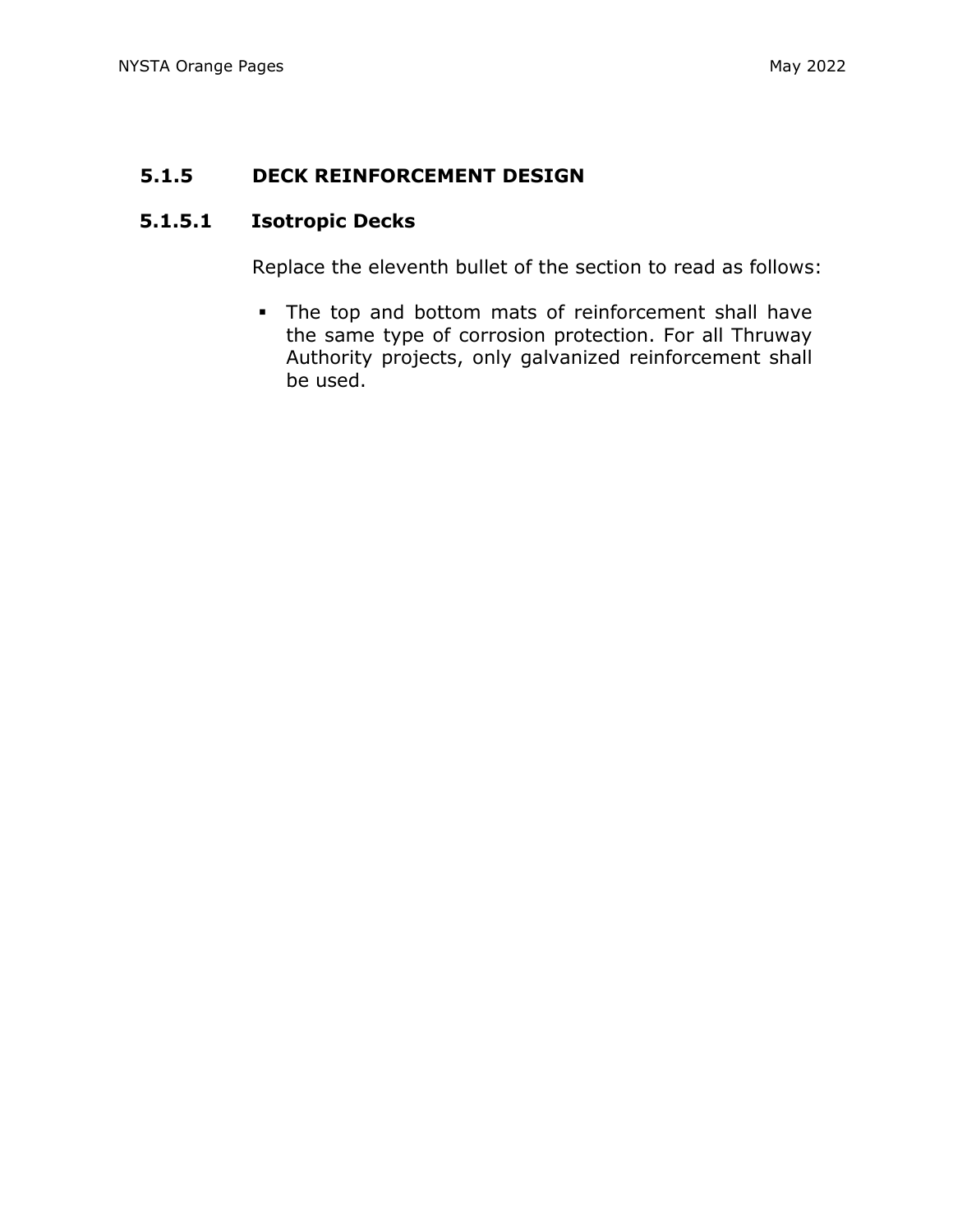## **5.1.5 DECK REINFORCEMENT DESIGN**

# **5.1.5.2 Traditional Deck Slab Reinforcement**

Replace the second sentence of the fifth paragraph of the section to read as follows:

For all Thruway Authority projects, only galvanized reinforcement shall be used.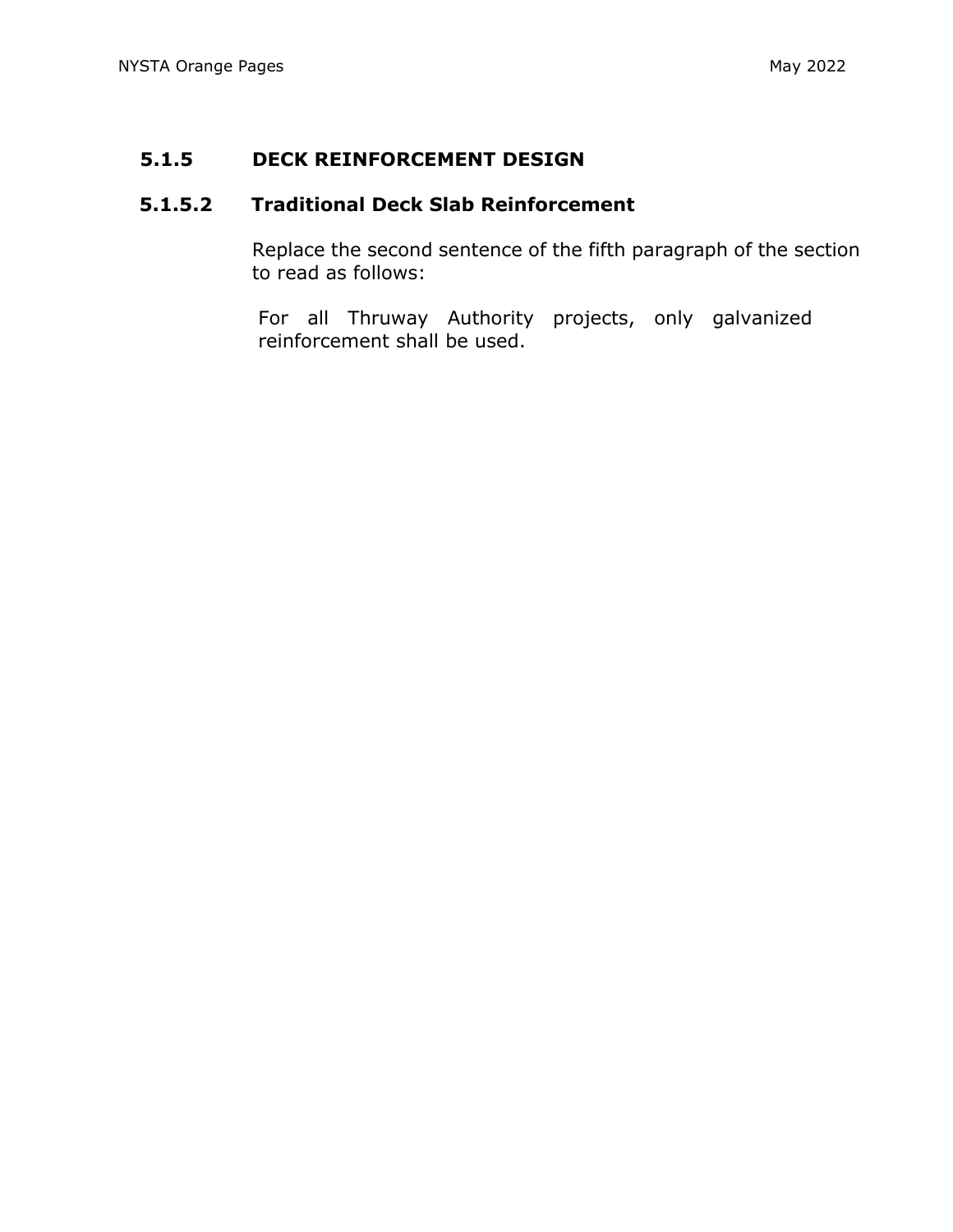## **5.1.5 DECK REINFORCEMENT DESIGN**

## **5.1.5.3 Reinforcement of Decks for Adjacent Concrete Beams or Slab Units**

Replace the second sentence of the first paragraph of the section to read as follows:

For all Thruway Authority projects, a single mat of #4 galvanized reinforcement bars spaced at 8" in each direction shall be used in the top of the deck.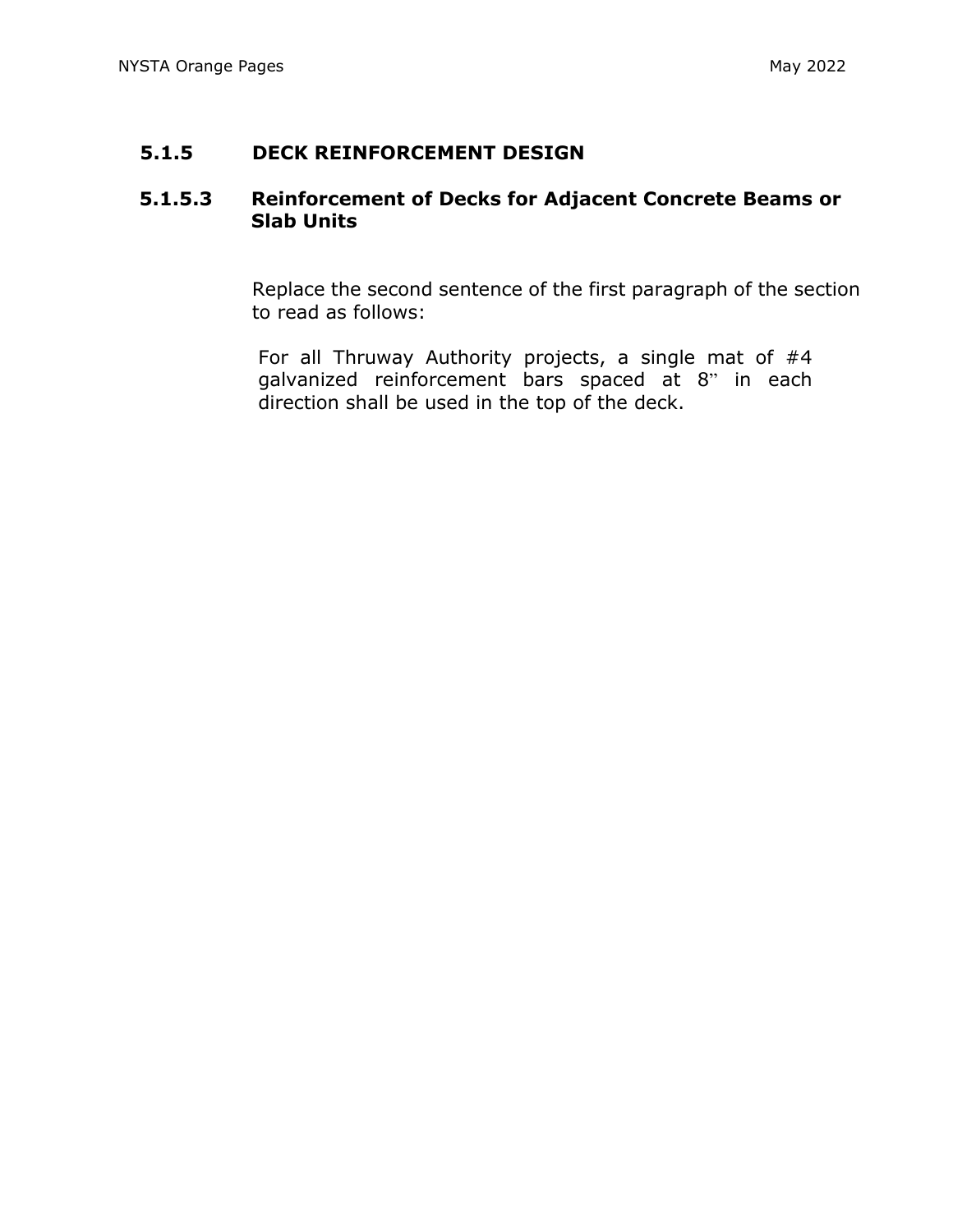# **8.2 STEEL TYPES**

# **8.2.6 Steel Item Numbers**

Add the following sentence to the end of the first paragraph of the section.

Thruway Authority bridge replacement projects will utilize the Item 564.51nnnn – LB as the structural steel item.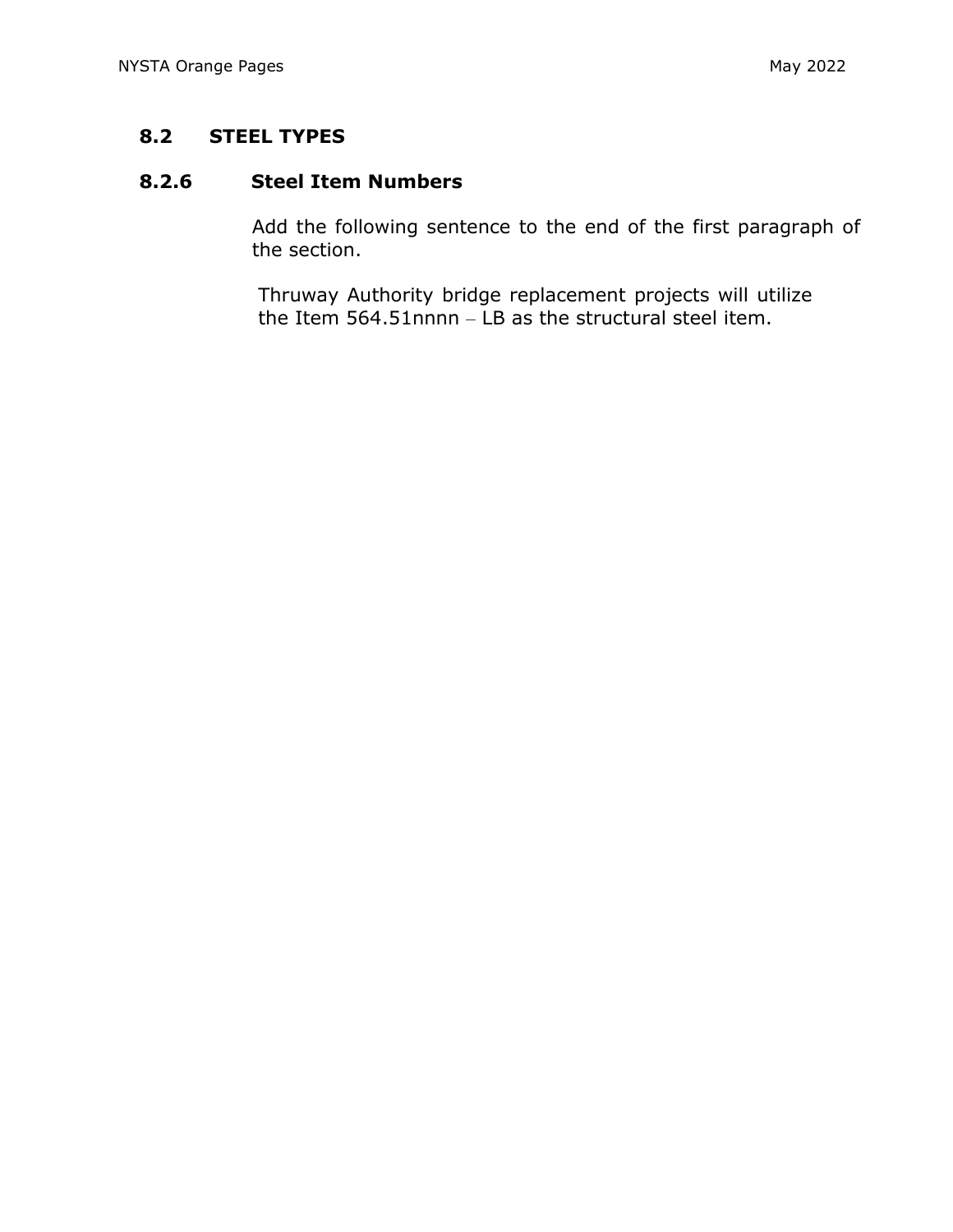## **8.4 DESIGN REQUIREMENTS AND ECONOMIC CONSIDERATIONS**

## **8.4.2.4 Webs**

Delete the first paragraph and replace with:

Due to weld distortions that are possible with very thin plates, the minimum web thickness shall be 5/8" for web depths of 33" or greater. Shallower plate girders shall have a minimum web thickness of 1/2".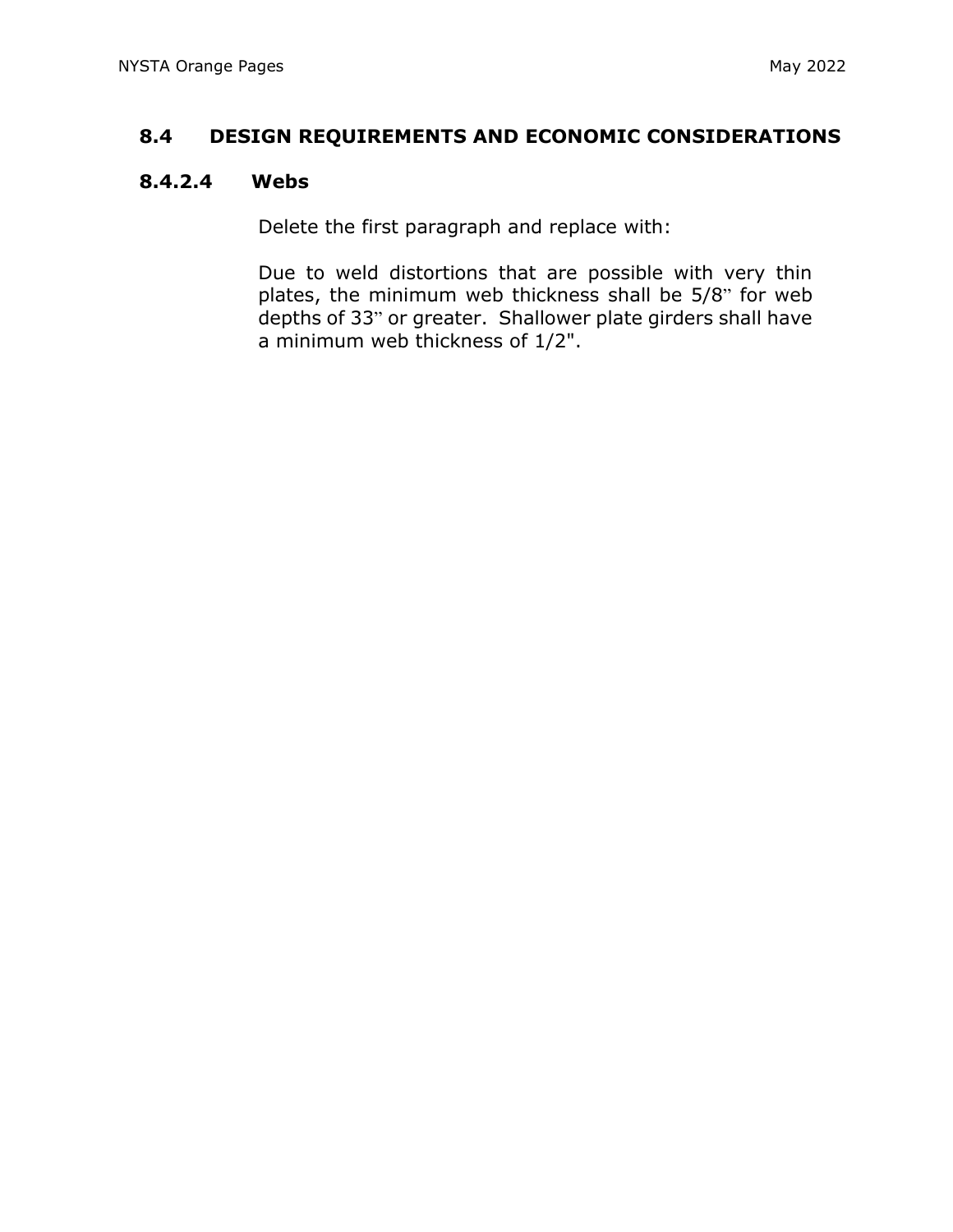## **8.10 SPLICES**

## **8.10.1 Girder Splices**

Delete the third sentence of the second paragraph and add the following to the section to read as follows:

The Authority will allow the use of fill plates in girder splices with the approval of the DCES. The minimum fill plate thickness is 3/8".

If fill plates are used in the girder splice, the fabricator shall check and confirm 100% of the holes drilled on each ply of the splice for acceptance.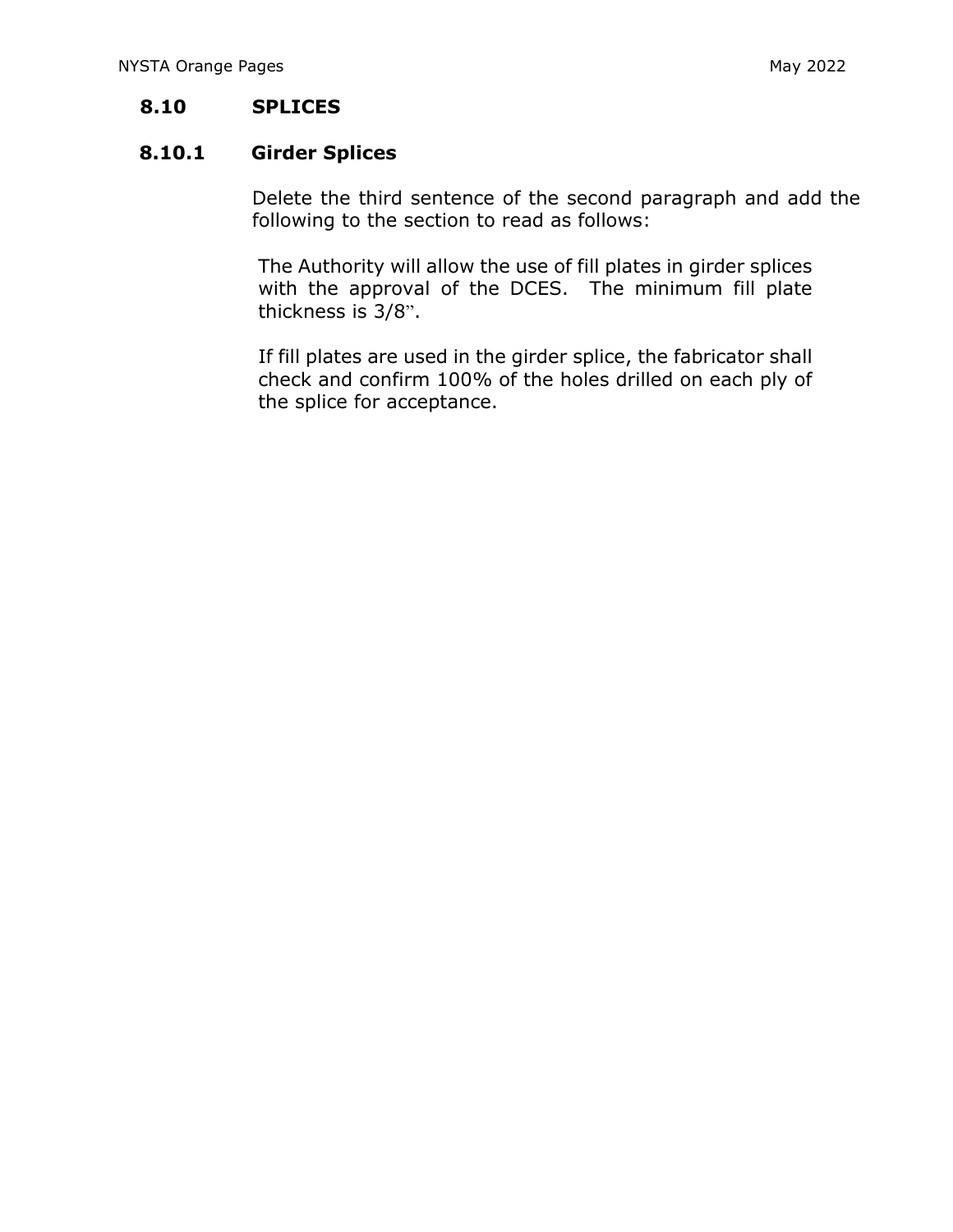## **9.7 ALLOWABLE STRESSES**

Delete the first paragraph and replace it with the following:

Allowable stresses used during design shall comply with current *NYSTA LRFD Bridge Design Specifications*, which consists of the *AASHTO LRFD Bridge Design Specifications* together with the "NYSDOT LRFD Blue Pages".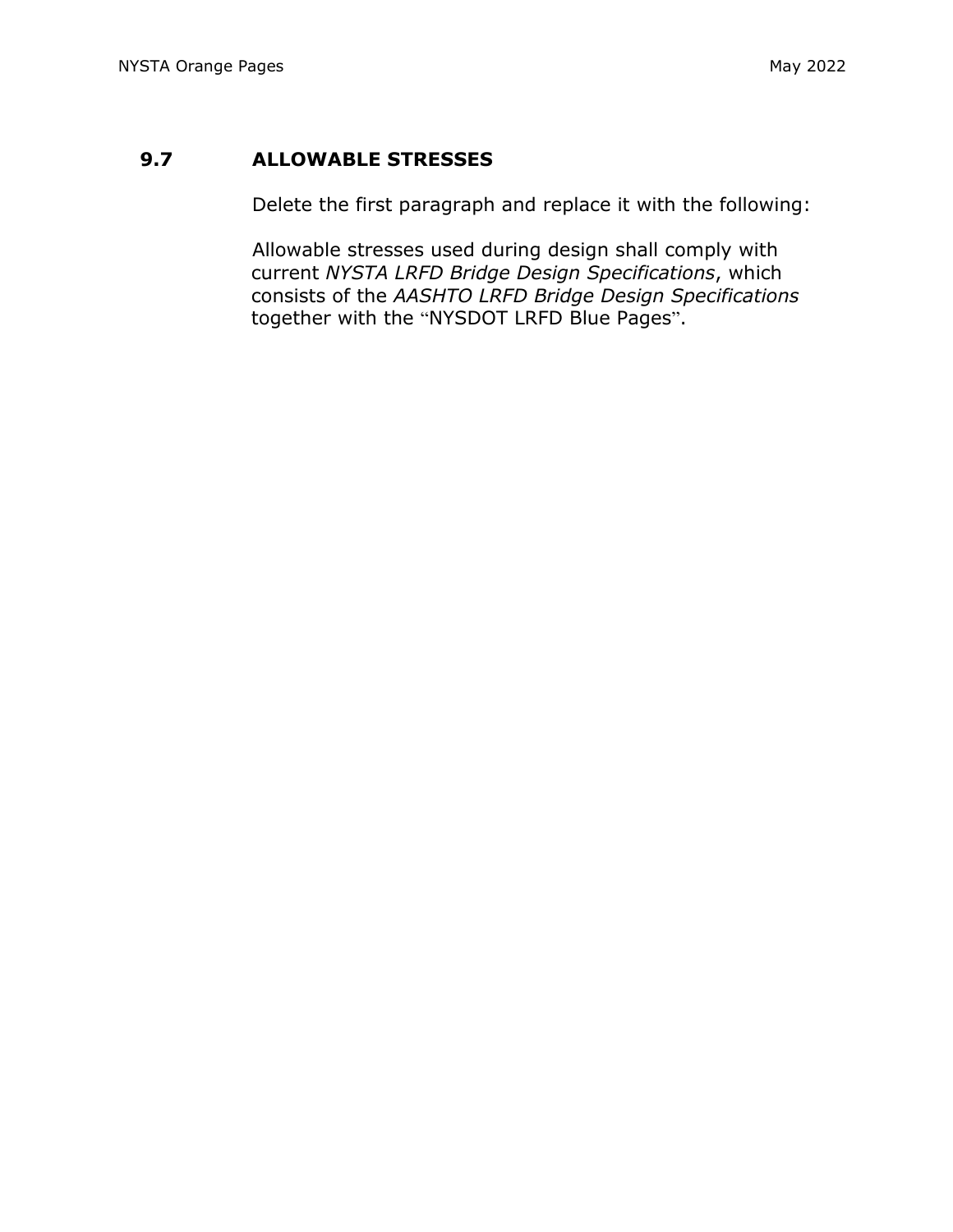## **9.8 REINFORCEMENT**

Delete the first paragraph and replace it with the following:

Reinforcement in prestressed units shall not be epoxy coated. Composite stirrups extending into the deck, or top longitudinal bars extending into the approach slab shall be galvanized.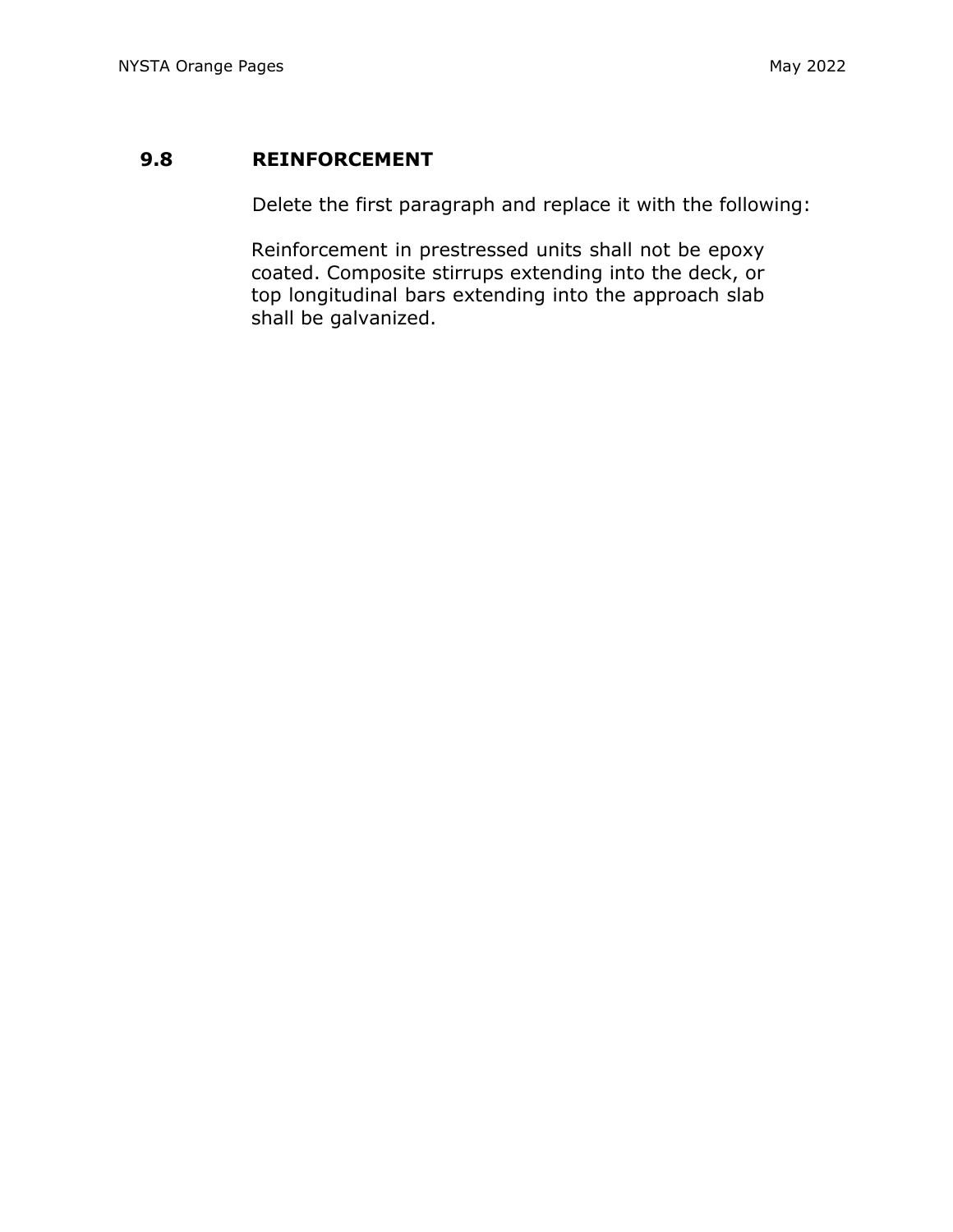# **15.1.1 REINFORCEMENT**

The Thruway Authority shall require the use of galvanized reinforcement unless otherwise approved by the DCES.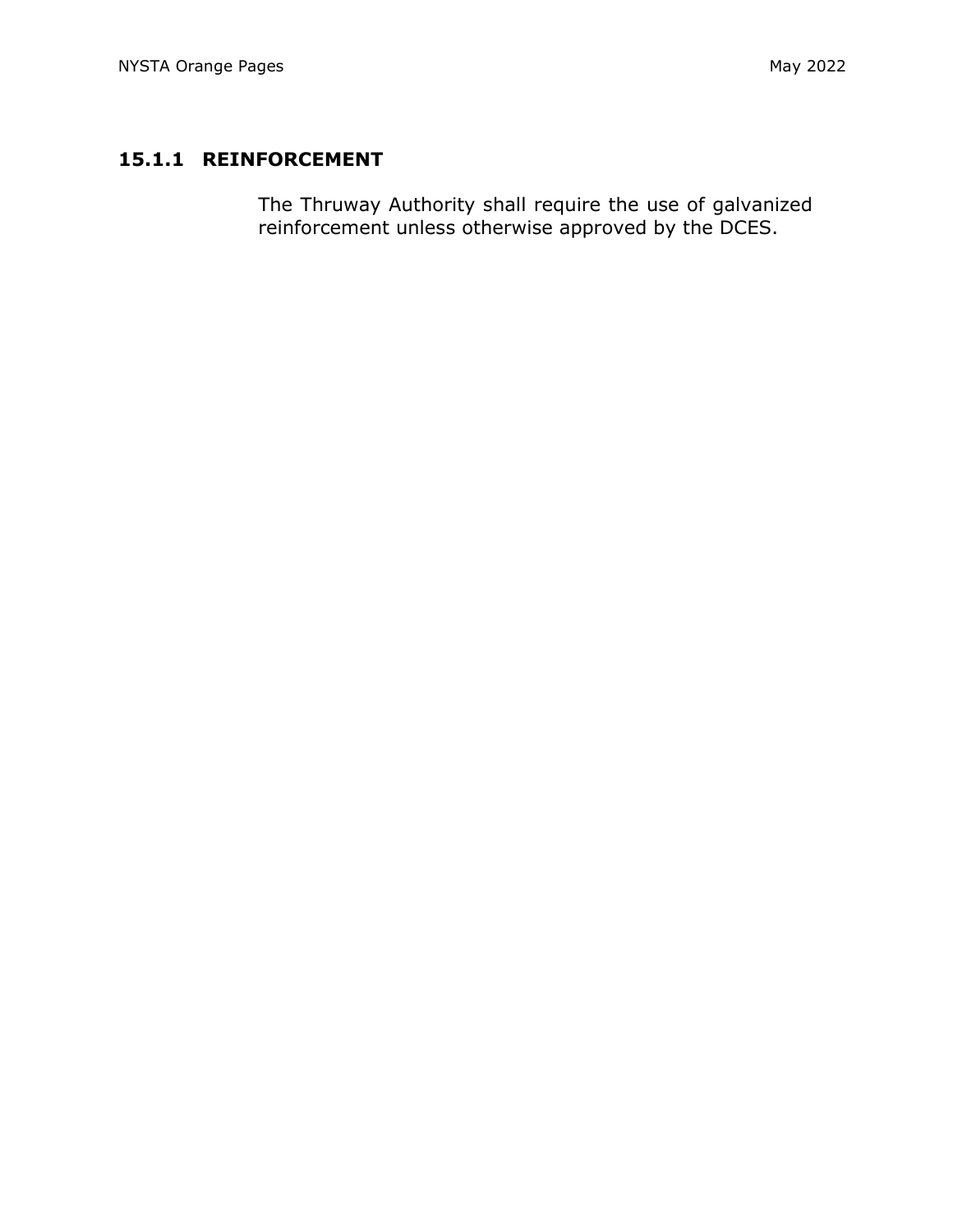## **17.3 GENERAL NOTES**

## **FOUNDATION NOTES (Notes 25-30)**

Add the following notes, as appropriate, from the Foundation Design Report:

## **FOUNDATION NOTES**

- 1. PERFORM (A) SURVEY(S) TO ESTABLISH (A) BASELINE PROFILE(S) OF THE RAILROAD TRACK(S) AS DESCRIBED BELOW. INCLUDE THE COST OF THIS SURVEY WORK IN THE BID PRICE FOR SURVEY OPERATIONS, ITEM
	- A. PROVIDE TOP OF RAIL ELEVATIONS ON EACH RAIL AT 15 FOOT STATIONS FROM STATION TO STATION . ESTABLISH HORIZONTAL CONTROL FOR THESE SAME POINTS.
	- B. PROVIDE TRACK MONITORING AS DIRECTED BY THE ENGINEER, IN CONSULTATION WITH THE RAILROAD'S FIELD REPRESENTATIVE, WHEN IT IS SUSPECTED THAT OPERATIONS NEAR THE TRACK(S) IS CAUSING A SUBSIDENCE IN THE RAIL OR TRACK PROFILE.
	- C. IF DIRECTED BY THE ENGINEER, TAKE COMPARISON ELEVATIONS HOURLY DURING \_\_\_ OPERATIONS THROUGHOUT THE AFFECTED AREA.
	- D. IMMEDIATELY REPORT ALL DEVIATIONS IN EXCESS OF ¼ INCH TO THE ENGINEER AND THE RAILROAD'S FIELD REPRESENTATIVE. HALT ALL \_\_\_ OPERATIONS UNTIL THE ENGINEER GIVES FURTHER DIRECTION.
- 2. GOVERN METHODS OF OPERATIONS TO MINIMIZE VIBRATIONS SO THAT PEAK PARTICLE VELOCITIES MEASURED AT THE RESULTING FROM THE \_\_\_ DO NOT EXCEED \_\_\_ INCH PER SECOND. INCLUDE THE COST OF MONITORING IN .
- 3. PERFORM ITEM BUILDING CONDITION SURVEY  $AT$   $\qquad \qquad .$
- *4. For spread footings on soil: Place the following table on each substructure plan and elevation sheet in the Contract Plans. The designer shall fill in the bearing pressures to the nearest kip per square foot.*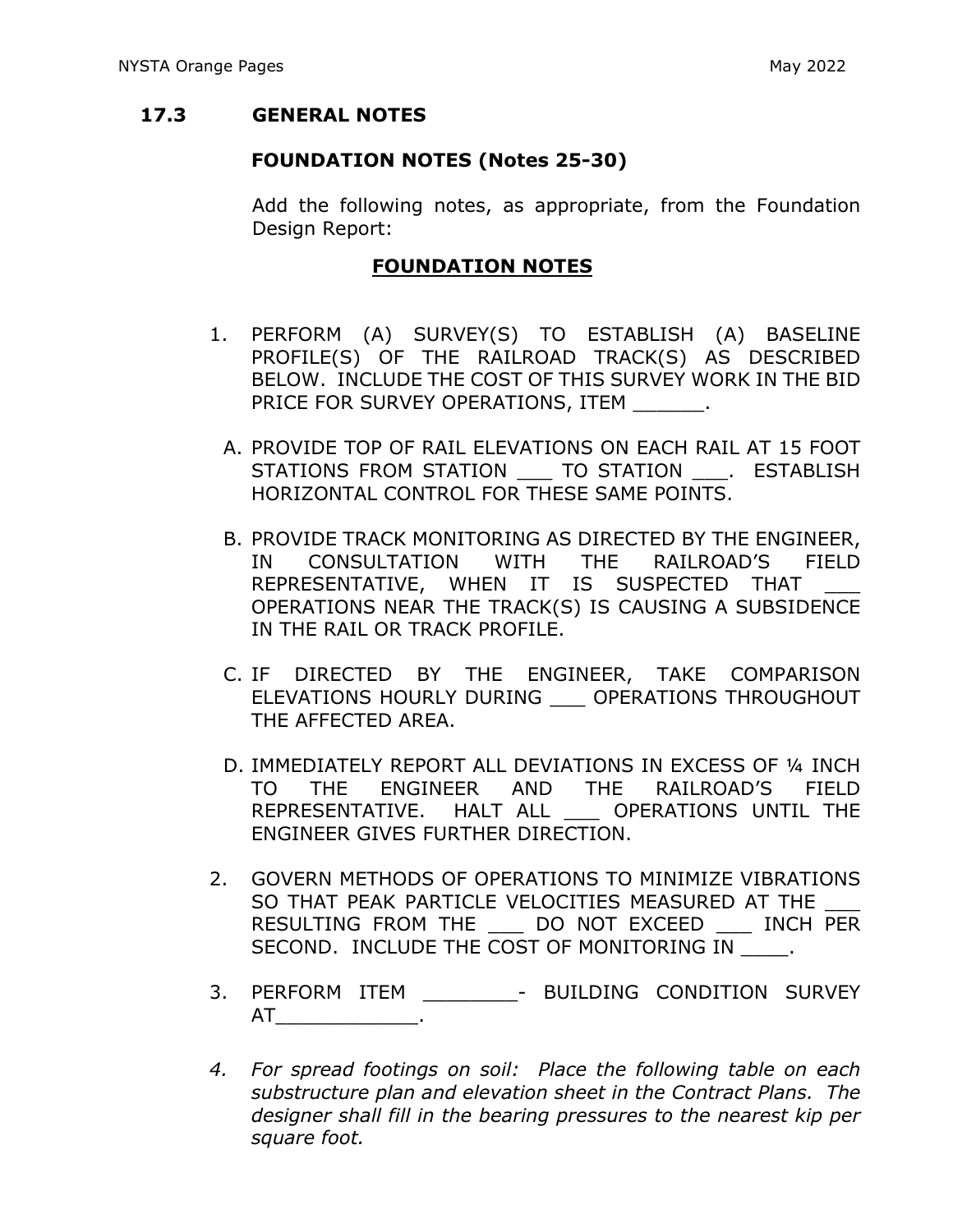| <b>Substructure</b> | <b>Strength Limit State</b><br><b>Bearing Pressure</b><br>(kips/ft <sup>2</sup> ) | <b>Service Limit State</b><br><b>Bearing Pressure</b><br>(kips/ft <sup>2</sup> ) |
|---------------------|-----------------------------------------------------------------------------------|----------------------------------------------------------------------------------|
|                     |                                                                                   |                                                                                  |

5. *For spread footings on rock: Place the following table on each substructure plan and elevation sheet in the Contract Plans. Show the footing's actual maximum Service Limit State and Strength Limit State bearing pressures on the Contract Plans to the nearest kip per square foot. An Engineering Geologist uses this information during construction to determine whether the rock can support the designed bearing pressures.*

| Substructure   Strength Limit State  <br><b>Bearing Pressure</b><br>(kips/ft <sup>2</sup> ) | <b>Service Limit State</b><br><b>Bearing Pressure</b><br>(kips/ft <sup>2</sup> ) |  |
|---------------------------------------------------------------------------------------------|----------------------------------------------------------------------------------|--|
|                                                                                             |                                                                                  |  |

- 6. KEY THE \_\_\_\_\_ FOOTING \_\_\_\_ FEET INTO COMPETENT ROCK FOR (SCOUR)/ (SLIDING RESISTANCE)/(SCOUR AND SLIDING RESISTANCE).
- 7. AT EACH OF THE SUBSTRUCTURES SUPPORTED ON ROCK, THE AUTHORITY'S ENGINEERING GEOLOGIST WILL BE REQUIRED TO INSPECT THE ROCK TO DETERMINE IF IT IS COMPETENT TO SUPPORT THE SERVICE LIMIT STATE BEARING PRESSURES SHOWN ON THE CONTRACT PLANS.
- 8. ADHERE TO THE FOLLOWING PROCEDURES IF THE ROCK SURFACE AT A SUBSTRUCTURE IS NOT FOUND AT THE ELEVATION SHOWN ON THE CONTRACT PLANS:
	- A. ROCK SURFACE WITHIN 2.0 FEET OF THE PROPOSED BOTTOM-OF-FOOTING ELEVATION
	- IF THE ROCK SURFACE IS HIGHER, REMOVE THE ROCK SO THAT THE MINIMUM FOOTING THICKNESS CAN BE PLACED.
	- IF THE ROCK SURFACE IS LOWER, PLACE ADDITIONAL FOOTING CONCRETE SO THAT THE TOP-OF-FOOTING ELEVATION CAN BE ACHIEVED.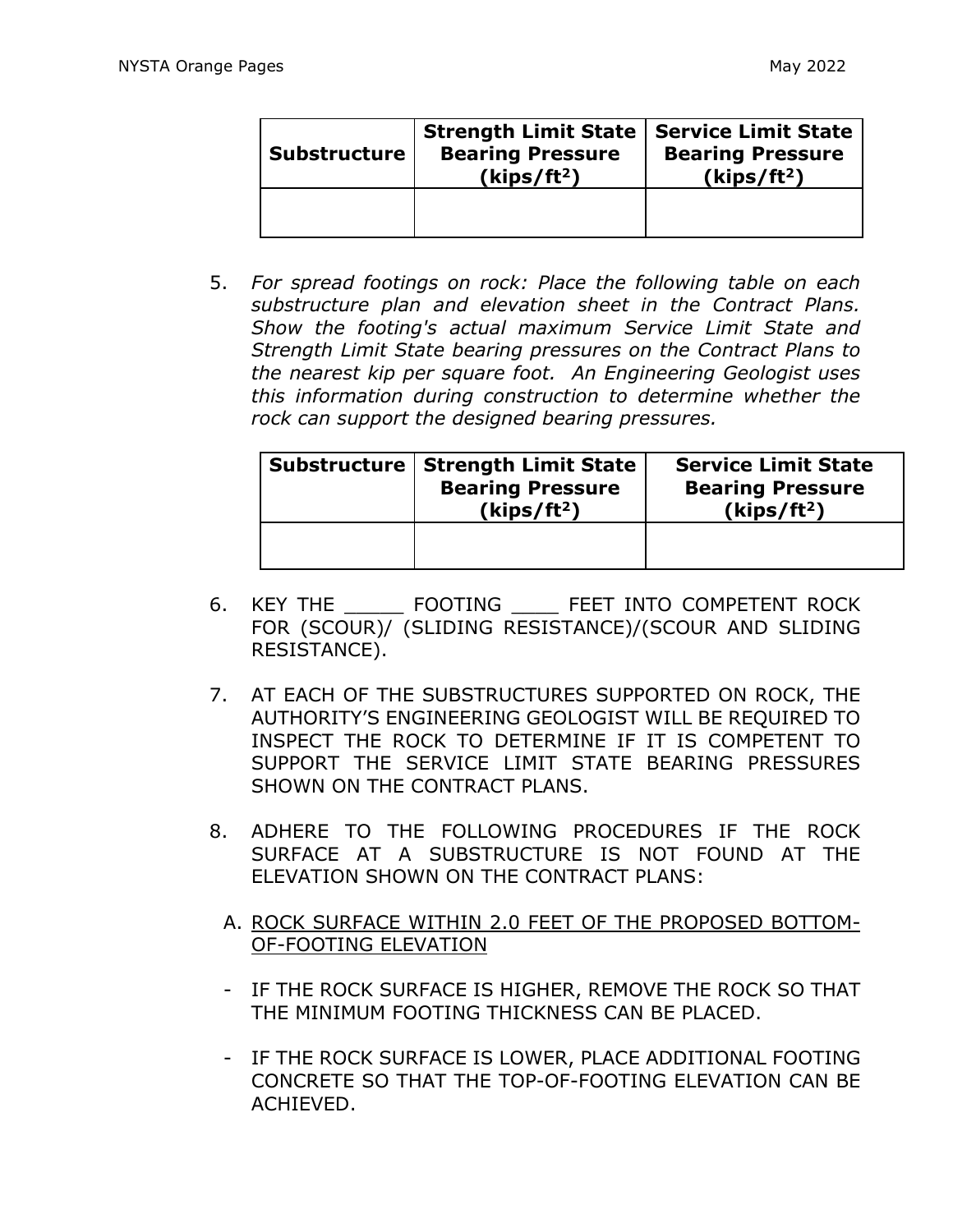- B. ROCK SURFACE MORE THAN 2.0 FEET FROM THE PROPOSED BOTTOM-OF-FOOTING ELEVATION
- THE ENGINEER WILL NOTIFY THE NYSTA STRUCTURES DESIGN BUREAU OF THIS CONDITION. THE NYSTA STRUCTURES DESIGN BUREAU WILL DETERMINE IF: THE FOUNDATION FOR THE SUBSTRUCTURE HAS TO BE REDESIGNED, ADDITIONAL FOOTING CONCRETE HAS TO BE PLACED, OR ADDITIONAL ROCK HAS TO BE EXCAVATED.
- 8. ADHERE TO THE FOLLOWING PROCEDURES IF THE ROCK SURFACE AT A SUBSTRUCTURE IS NOT FOUND TO BE AT THE ELEVATION AS SHOWN ON THE CONTRACT PLANS:
	- A. ROCK SURFACE WITHIN 2.0 FEET OF THE PROPOSED BOTTOM-OF-TREMIE SEAL ELEVATION
	- IF THE ROCK SURFACE IS HIGHER, RAISE THE TOP-OF-TREMIE SEAL AND FOOTING AND SHORTEN THE STEM SO THAT THE MINIMUM TREMIE SEAL AND FOOTING THICKNESS CAN BE PLACED.
	- IF THE ROCK SURFACE IS LOWER, PLACE ADDITIONAL CONCRETE FOR STRUCTURES, CLASS G (DEPOSITED UNDER WATER), ITEM . IN THE TREMIE SO THAT THE TOP-OF-TREMIE ELEVATION CAN BE ACHIEVED.
	- B. ROCK SURFACE MORE THAN 2.0 FEET FROM THE PROPOSED BOTTOM-OF-TREMIE SEAL ELEVATION
	- THE ENGINEER WILL NOTIFY THE NYSTA STRUCTURES DESIGN BUREAU OF THIS CONDITION. THE NYSTA STRUCTURES DESIGN BUREAU WILL DETERMINE IF: THE FOUNDATION FOR THE SUBSTRUCTURE HAS TO BE REDESIGNED, ADDITIONAL CONCRETE FOR STRUCTURES, CLASS G, HAS TO BE PLACED, OR ADDITIONAL ROCK HAS TO BE EXCAVATED.
- 9. CONSTRUCT THE APPROACH EMBANKMENT AT THE ABUTMENT TO SUBGRADE ELEVATION (INCLUDING)/(EXCLUDING) THE AREA TO BE OCCUPIED BY THE ABUTMENT. AFTER CONSTRUCTING THE APPROACH EMBANKMENTS TO THIS ELEVATION, OBSERVE A \_\_\_ WAITING PERIOD PRIOR TO (EXCAVATING FOR)/(CONSTRUCTING) THE ABUTMENT.
- 10. THIS WAITING PERIOD MAY BE REDUCED BY THE ENGINEER, BASED UPON THE INTERPRETATION BY THE AUTHORITY'S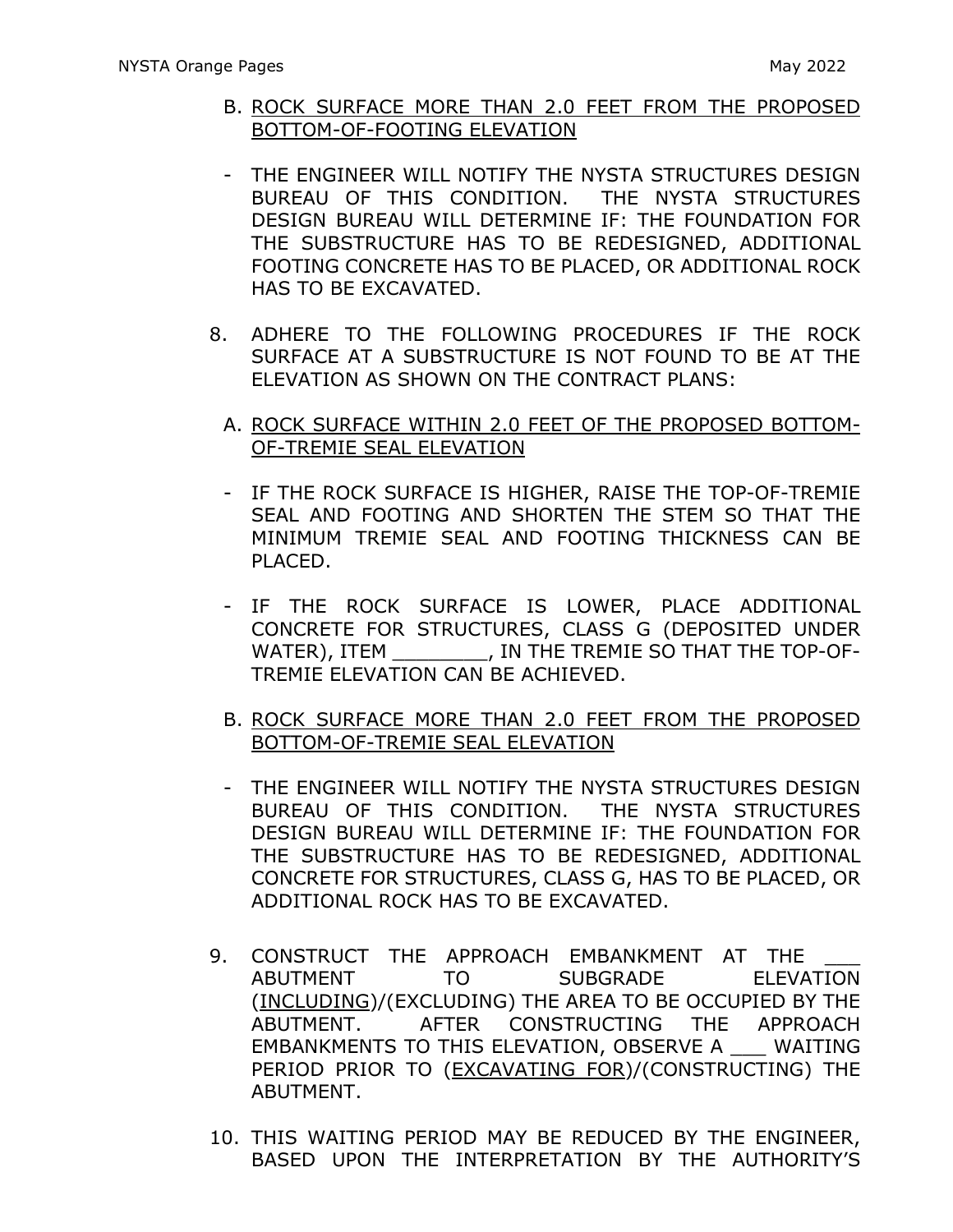GEOTECHNICAL ENGINEER OF READINGS FROM \_\_\_ INSTALLED AT THE FOLLOWING LOCATIONS:

INSTALL AND MONITOR THE INSTRUMENTATION IN ACCORDANCE WITH THE APPROPRIATE NYSDOT GEOTECHNICAL ENGINEERING BUREAU SOIL CONTROL PROCEDURE.

- 11. POUR THE PEDESTALS FOR THE ABUTMENTS (WEEKS/MONTHS) AFTER THE ABUTMENTS HAVE BEEN BACKFILLED TO SUBGRADE SURFACE.
- 12. MAY BE ENCOUNTERED AT THE PROPOSED FOOTING ELEVATION OF THE . IF THIS MATERIAL IS ENCOUNTERED, REMOVE IT AND REPLACE WITH , ITEM , TO THE DEPTH AND EXTENT DIRECTED BY THE ENGINEER.

## **DRILLED SHAFT FOUNDATION NOTES FOR USE WITH SECTION 644- OVERHEAD SIGN STRUCTURES**

*Designers should consult with the NYSTA Geotechnical Engineer to determine which of these notes are appropriate for their project. In general, note #1 should always be included and notes #2 and #3 will be included based on individual project soil conditions.* 

- 1. THE DRILLED SHAFT FOUNDATIONS FOR THESE STRUCTURES DERIVE SOME OR ALL OF THEIR CAPACITY FROM SIDE FRICTION ALONG THE LENGTH OF THE SHAFT. THE DEVELOPMENT OF SIDE FRICTION IS DEPENDANT UPON FLUID CONCRETE BEING PLACED DIRECTLY AGAINST SOIL ALONG THE LENGTH OF THE SHAFT. UNDER NO CIRCUMSTANCES SHALL TEMPORARY CASINGS BE LEFT IN PLACE. ALL TEMORARY CASINGS SHALL BE REMOVED AS THE CONCRETE IS PLACED.
- 2. DUE TO THE PRESENCE OF GROUNDWATER AND LOOSE COHESIONLESS SOIL AT THE BASE OF THE DRILLED SHAFT, IT MAY NOT BE POSSIBLE TO DEWATER THE SHAFT AND PLACE CLASS A CONCRETE IN THE DRY, AS SPECIFIED IN SUBSECTION 644-3.05 A. FOR THESE SITUATIONS, THE SHAFT EXCAVATION SHALL NOT BE DEWATERED AND SHALL BE CONCRETED WITH CLASS G TREMIE CONCRETE IN ACCORDANCE WITH SUBSECTION 555-3.05 –DEPOSITING STRUCTURAL CONCRETE UNDER WATER. THE BOTTOM OF THE SHAFT EXCAVATION SHALL BE CLEANED OF LOOSE MATERIAL TO THE SATISFACTION OF THE ENGINEER IMMEDIATELY PRIOR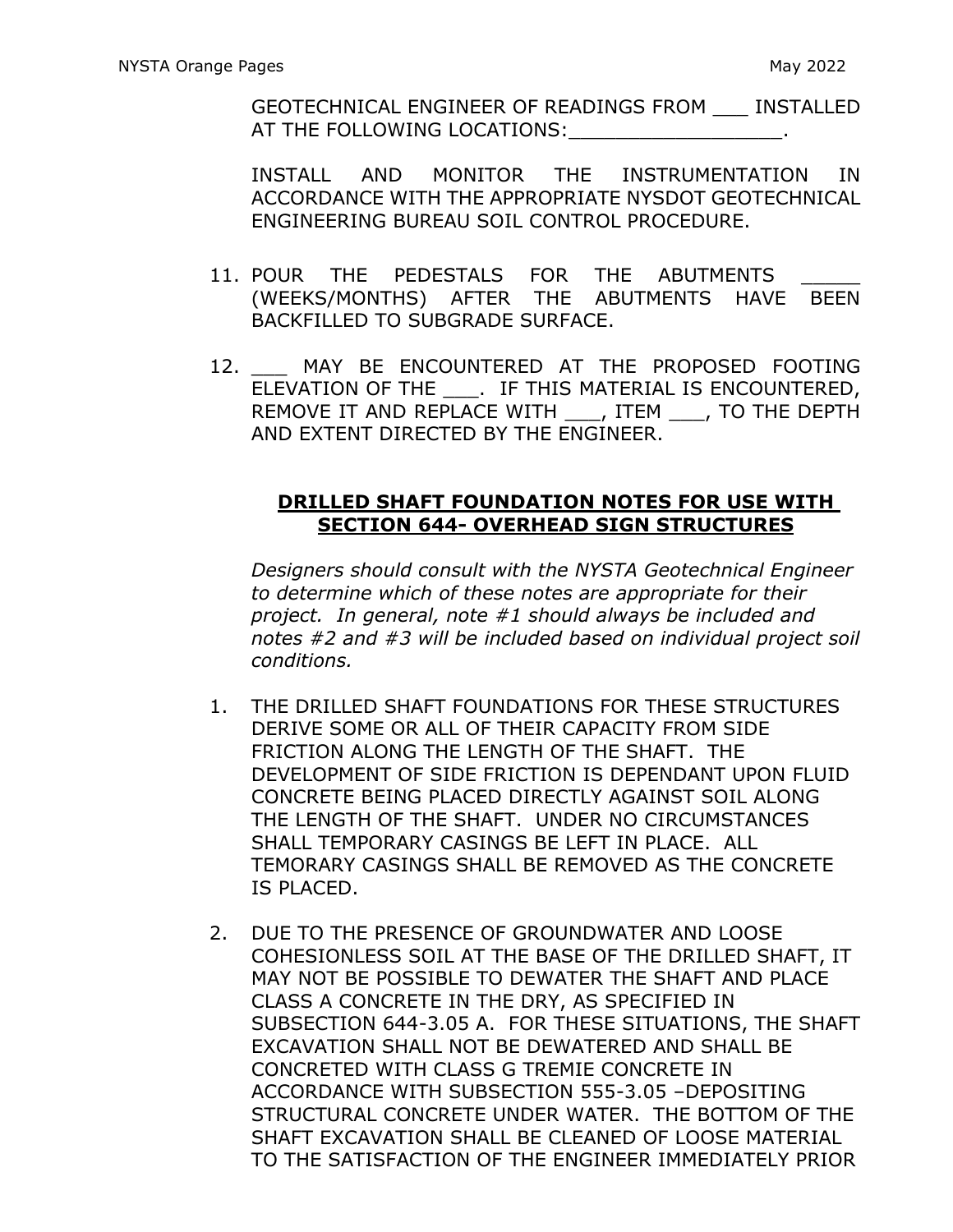TO CONCRETEING. THE COST OF THIS WORK SHALL BE INCLUDED IN THE UNIT PRICE BID FOR DRILLED SHAFT FOR OVERHEAD SIGN STRUCTURES.

3. THE CONTRACTOR'S ATTENTION IS DIRECTED TO THE LAYER OF \_\_\_\_\_ INDICATED IN BORING \_\_\_\_. THE SHAFTS FOR \_\_\_\_\_ ARE DESIGNED TO GAIN ALL OF THEIR GEOTECHNICAL CAPACITY BELOW THE BOTTOM OF THIS LAYER, WHICH IS ESTIMATED TO EXTEND TO A (DEPTH)/(ELEVATION) OF  $\qquad \qquad .$ THE SHAFT SHOULD EXTEND A MINIMUM OF \_\_\_\_\_ FEET BELOW THE BOTTOM OF THIS LAYER.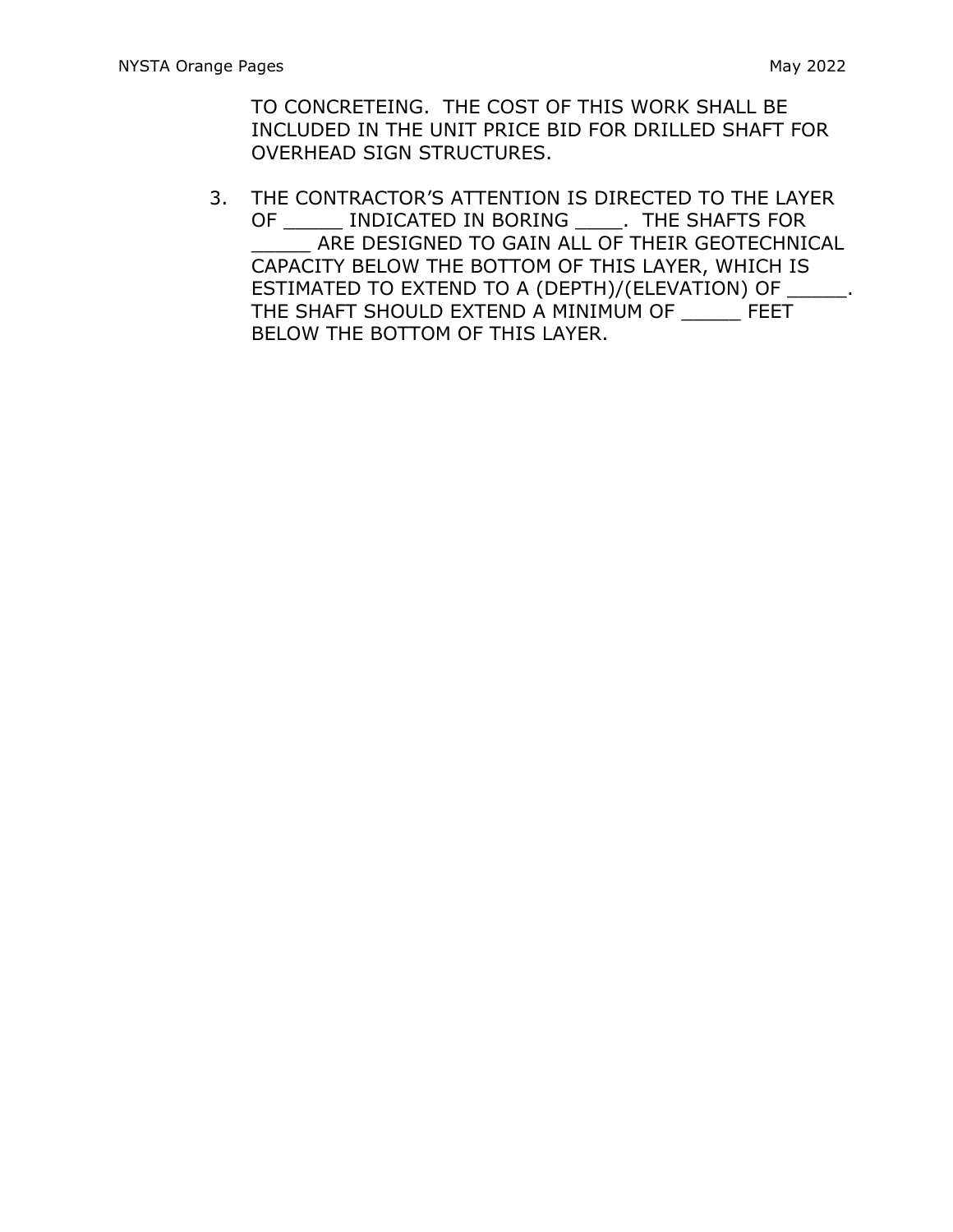#### **COFFERDAM AND DEWATERING NOTES**

- 1. SHOULD THE CONTRACTOR ELECT TO LAY BACK A PORTION OF EXISTING EARTH ADJACENT TO AN EXCAVATION REQUIRING A COFFERDAM, ANY REQUIRED EXTENSIONS OF THE COFFERDAM NECESSARY TO KEEP WATER FROM ENTERING THE EXCAVATION SHALL BE FURNISHED AND PLACED AT NO COST TO THE AUTHORITY.
- 2. WHERE A COFFERDAM IS USED COMPLETELY OR PARTIALLY AROUND AN EXCAVATION, THE COST OF DEWATERING THE ENTIRE EXCAVATION, REGARDLESS OF SOURCE OF WATER, SHALL BE INCLUDED IN THE UNIT PRICE BID FOR THE COFFERDAM ITEM.
- 3. THE WATER LEVELS NOTED ON THE BORING LOGS FOR THIS STRUCTURE MAY NOT BE INDICATIVE OF ACTUAL WATER CONDITIONS AT THE TIME OF CONSTRUCTION.
- 4. PLACE THE COFFERDAMS FOR THE SO THAT THEY WILL NOT INTERFERE WITH THE DRIVING OF BATTER PILES.
- 5. THE COFFERDAM AND TREMIE SYSTEM SHALL BE FLOODED AS DIRECTED BY THE ENGINEER WHEN THE WATER ELEVATION EXCEEDS \_\_\_\_\_\_\_\_\_\_\_\_\_\_.
- 6. SHOULD FIELD CONDITIONS REQUIRE A CHANGE FROM THE TYPE OF COFFERDAM SYSTEM CALLED FOR ON THE PLANS, THE ENGINEER SHALL CONTACT THE N.Y.S.T.A. STRUCTURES DESIGN BUREAU FOR COORDINATION WITH APPROPRIATE AGENCIES TO APPROVE THE CHANGE.

{Include the following note on the contract plans when cofferdams are used with a tremie system:}

7. THE COFFERDAM AND TREMIE SYSTEM SHALL BE DESIGNED TO AUTOMATICALLY FLOOD BY NON-MECHANICAL MEANS WHEN THE WATER ELEVATION EXCEEDS

{Include the following notes on the contract plans as applicable:}

8. IF MULTIPLE COFFERDAMS ARE REPLACED BY A SINGLE SYSTEM, AS PERMITTED BY THE AUTHORITY'S HYDRAULICS ENGINEER, PAYMENT SHALL BE BASED ON ALL OF THE APPLICABLE COFFERDAM ITEMS INDICATED ON THE PLANS.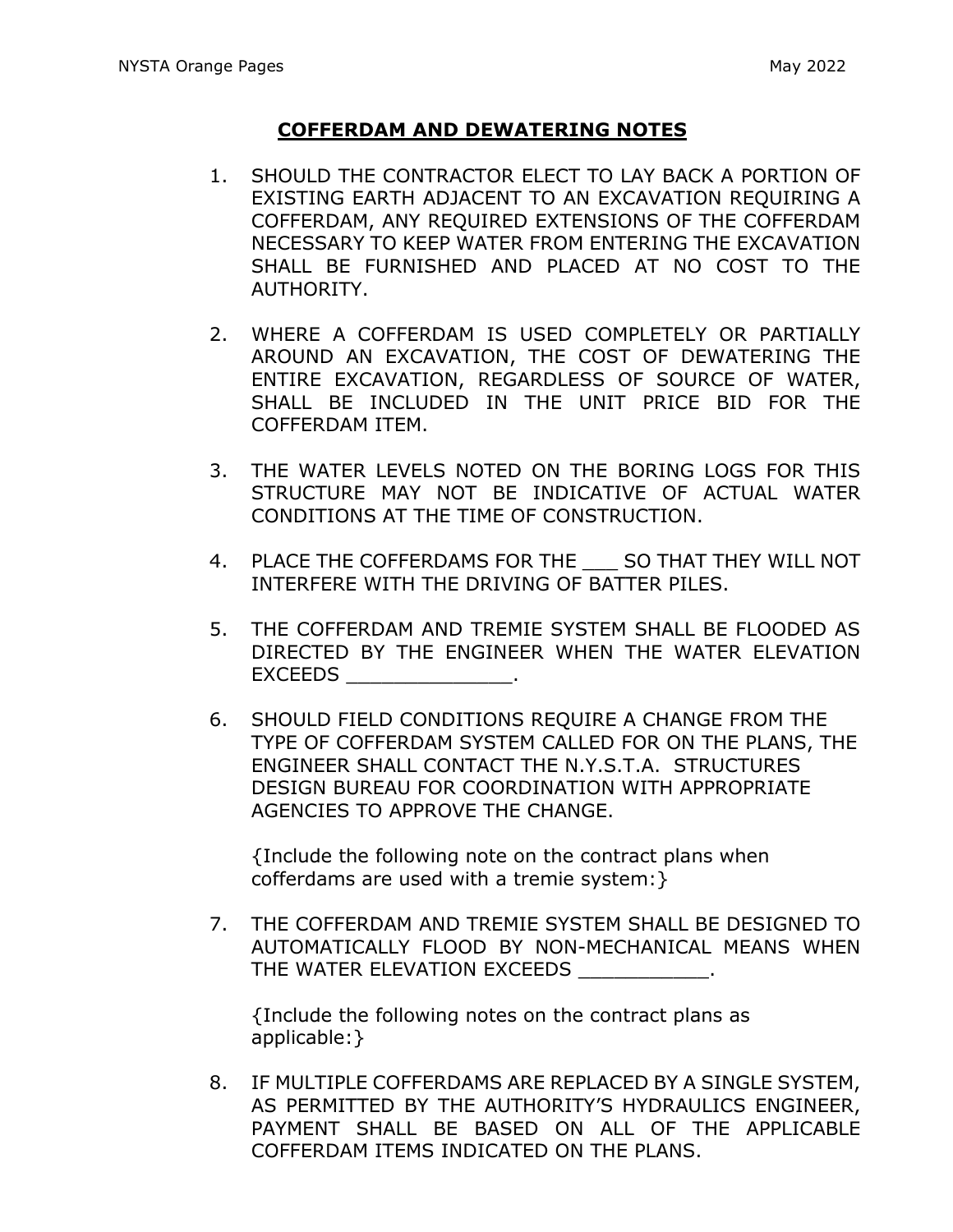- 9. DEWATERING OF THE COFFERDAM SHALL BE ACCOMPLISHED BY PUMPING THE WATER TO AN APPROVED UPLAND VEGETATED AREA OUTSIDE OF THE STREAMBED AS SHOWN ON THE PLANS AND/OR APPROVED BY THE ENGINEER. TEMPORARY SOIL EROSION AND WATER POLLUTION CONTROL, SUCH AS HAY BALES OR APPROVED EQUAL, MAY BE REQUIRED AS DETERMINED BY THE ENGINEER. NO SETTLEMENT BASIN SHALL BE CONSTRUCTED.
- 10. THE CONTRACTOR SHALL HAVE THE OPTION OF INSTALLING A SEPARATE COFFERDAM OR INCORPORATING THE PERMANENT SHEETING INTO THE COFFERDAM ITEM.
- 11. IF THE CONTRACTOR ELECTS TO INCORPORATE THE PERMANENT SHEETING IN THE COFFERDAM ITEM, THE CONTRACTOR SHALL BE REQUIRED TO PROVIDE ANY ADDITIONAL BRACING REQUIRED TO STRENGTHEN THE PERMANENT SHEETING SYSTEM AND PROVIDE ANY WORK NECESSARY TO RETURN THE PERMANENT SHEETING TO ITS INTENDED FUNCTION AFTER THE COFFERDAM FUNCTION IS COMPLETE.

{The following note shall be provided to specify water elevations developed for use at this location.}

12. ORDINARY HIGH WATER IS ESTIMATED TO BE \_\_\_\_\_. THIS IS DEFINED AS THE WATER SURFACE ELEVATION FOR THE MEAN ANNUAL FLOOD, WHICH IS THE FLOOD THAT HAS A RECURRENCE INTERVAL OF 2.33 YEARS.

ORDINARY WATER IS ESTIMATED TO BE\_\_\_\_\_\_\_. THIS IS DEFINED AS THE HIGHEST SURFACE WATER ELEVATION LIKELY TO BE ENCOUNTERED DURING ONE CONSTRUCTION SEASON (OTHER THAN MAJOR FLOODS). IT IS ALWAYS LESS THAN THE ORDINARY HIGH WATER ELEVATION AND IT IS USUALLY AN OBSERVED ELEVATION RATHER THAN A COMPUTED ONE.

LOW WATER IS ESTIMATED TO BE \_\_\_\_\_\_. THIS WATER ELEVATION IS THE NORMAL LOW WATER ELEVATION PREVALENT DURING ONE CONSTRUCTION SEASON FOR MORE THAN 25% OF THE TIME. IT IS AN OBSERVED ELEVATION RATHER THAN A COMPUTED ONE.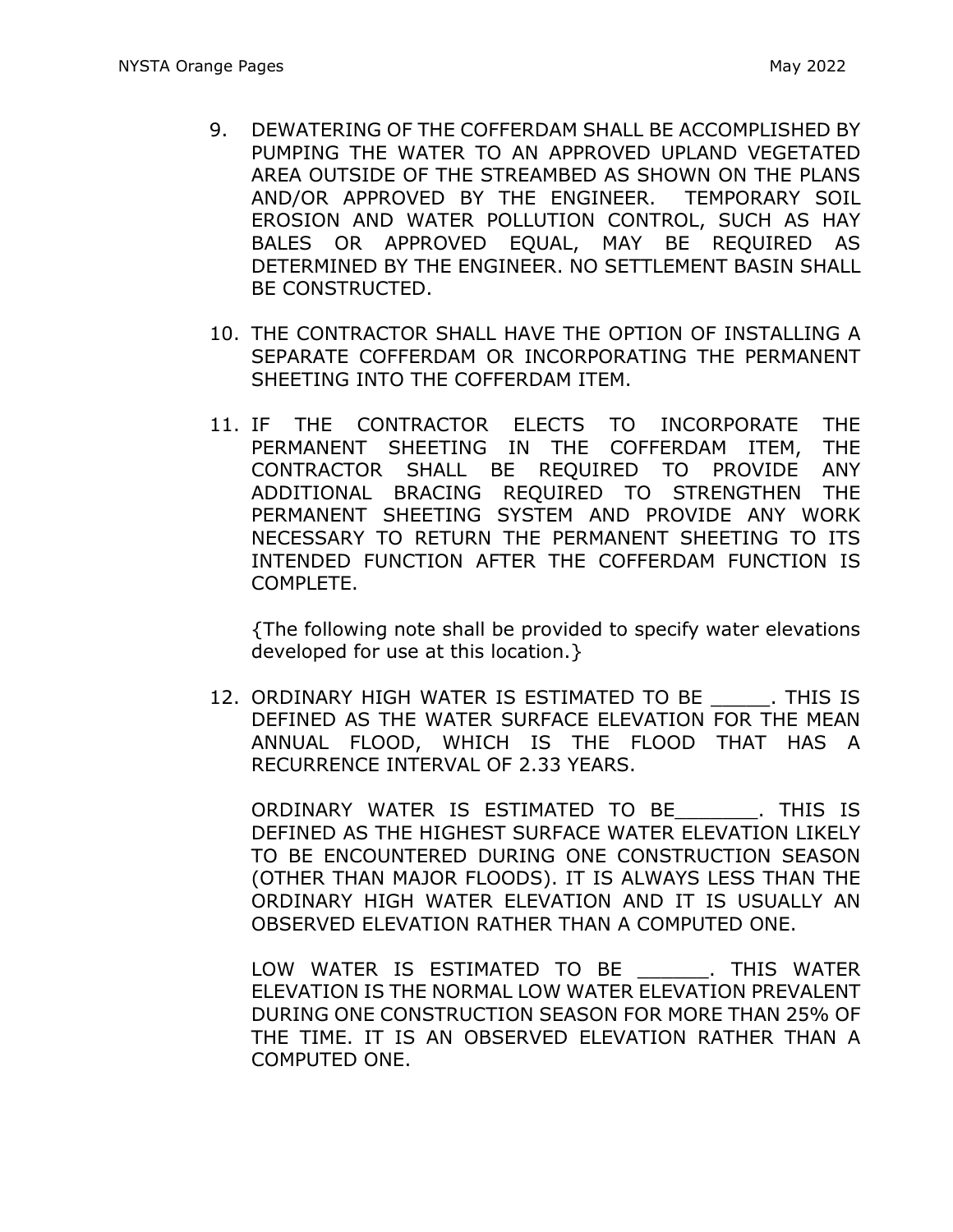## **SHEET PILING NOTES**

- 1. THE MINIMUM SECTION MODULUS OF THE STEEL SHEETING SHALL BE  $\_\_\_\_\_\_\_\_\_\$  IN<sup>3</sup>/FT.
- 2. THE MINIMUM THICKNESS OF THE STEEL SHEETING SHALL BE 3/8 INCH.
- 3. THE MAXIMUM DEPTH OF EXCAVATION FOR THE STEEL SHEETING IS \_\_\_\_FEET.
- 4. THE MINIMUM EMBEDMENT LENGTH FOR THE STEEL SHEETING IS FEET.

*Use the following note if higher strength steel (50 KSI) is required for temporary, interim or permanent steel sheeting. If ASTM A328 steel is acceptable (38 KSI), no special note is needed.*

5. THE STEEL SHEETING SHALL CONFORM TO ASTM A572, GRADE 50.

*Cold-formed steel sheeting is an economical alternative to hot rolled sheeting and can be used for temporary sheeting where hard driving conditions are not present. Choose one of the following notes for each use of interim and/or temporary steel sheeting.* 

- 6A. COLD-FORMED STEEL SHEETING SHALL NOT BE USED FOR .
- 6B. COLD-FORMED STEEL SHEETING MAY BE USED FOR .
- 7. CUT OFF THE INTERIM STEEL SHEETING, ITEM FOR AT SUBGRADE SURFACE) / (1 FOOT BELOW FINISHED GRADE).
- 8. CUT OFF THE INTERIM STEEL SHEETING, ITEM FOR THE TOP OF THE RAILROAD TIE DURING CONSTRUCTION. AFTER BACKFILLING THE FILL OFF THE SHEETING 1.5 FEET BELOW EXISTING GROUNDLINE.
- 9. THE FOLLOWING INFORMATION WAS USED IN THE DESIGN OF THE (STEEL SHEETING)/(SOLDIER PILE AND LAGGING WALL)/(EARTH SUPPORT SYSTEM):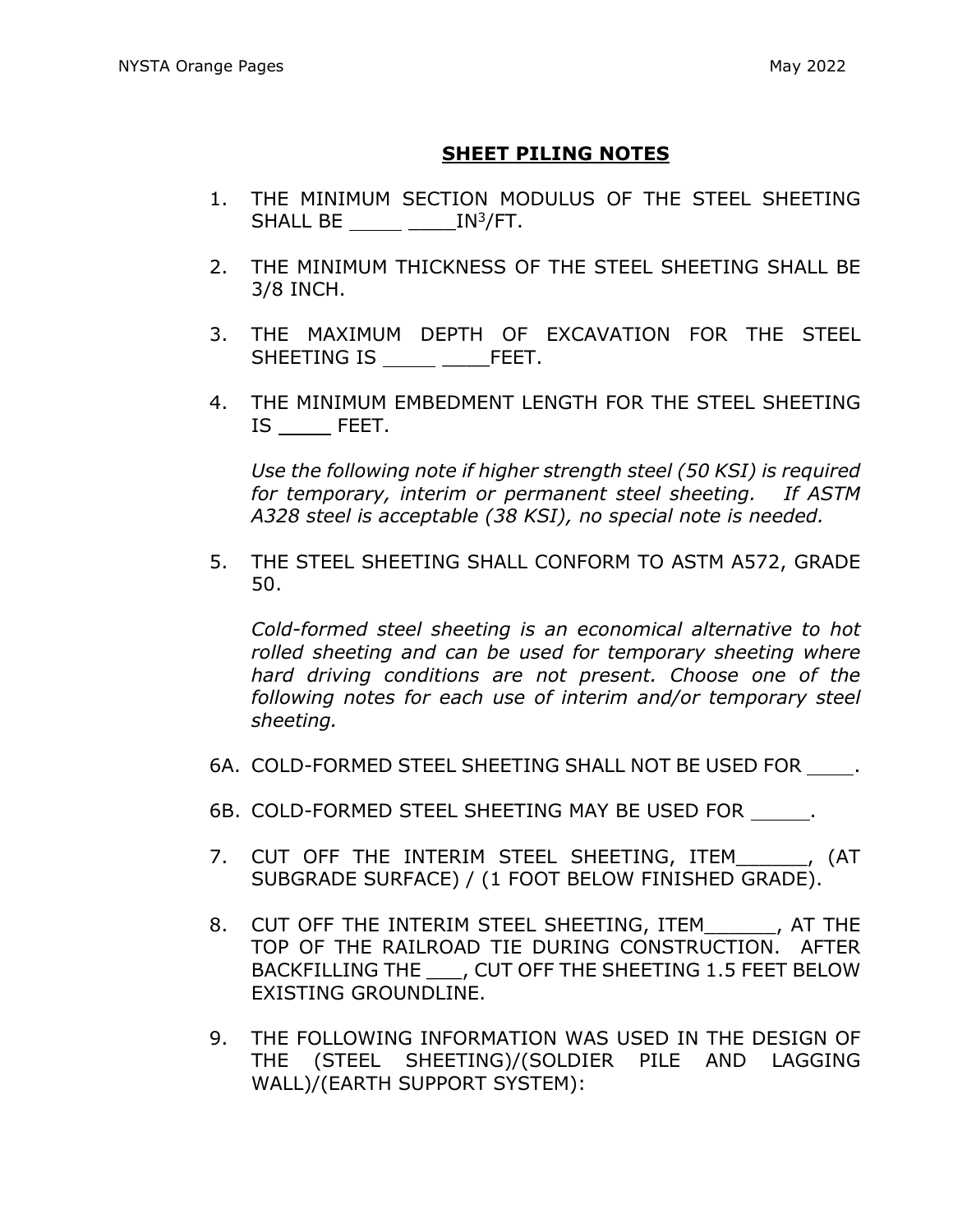| <b>LOCATION</b> | ELEV.<br>(FEET) | <b>UNIT</b><br><b>WEIGHT</b><br>(PCF) | <b>FRICTION</b><br><b>ANGLE</b><br>(DEGREES) | <b>COHESION</b><br>(PSF) |
|-----------------|-----------------|---------------------------------------|----------------------------------------------|--------------------------|
|                 |                 |                                       |                                              |                          |

- A. THE PASSIVE EARTH PRESSURE COEFFICIENT ( $K_P$ ) WAS DIVIDED BY (1.25)/(1.50).
- B. GROUNDWATER WAS ASSUMED AT ELEVATION \_\_\_ FEET.
- C. A SURCHARGE LOAD OF PSF WAS APPLIED AT THE TOP OF THE WALL.
- D. SHEETING CANNOT BE DRIVEN BELOW ELEVATION \_\_\_, DUE TO (ROCK, BOULDERS, COMPACT MATERIAL, OBSTRUCTIONS, ARTESIAN WATER PRESSURE, ETC.).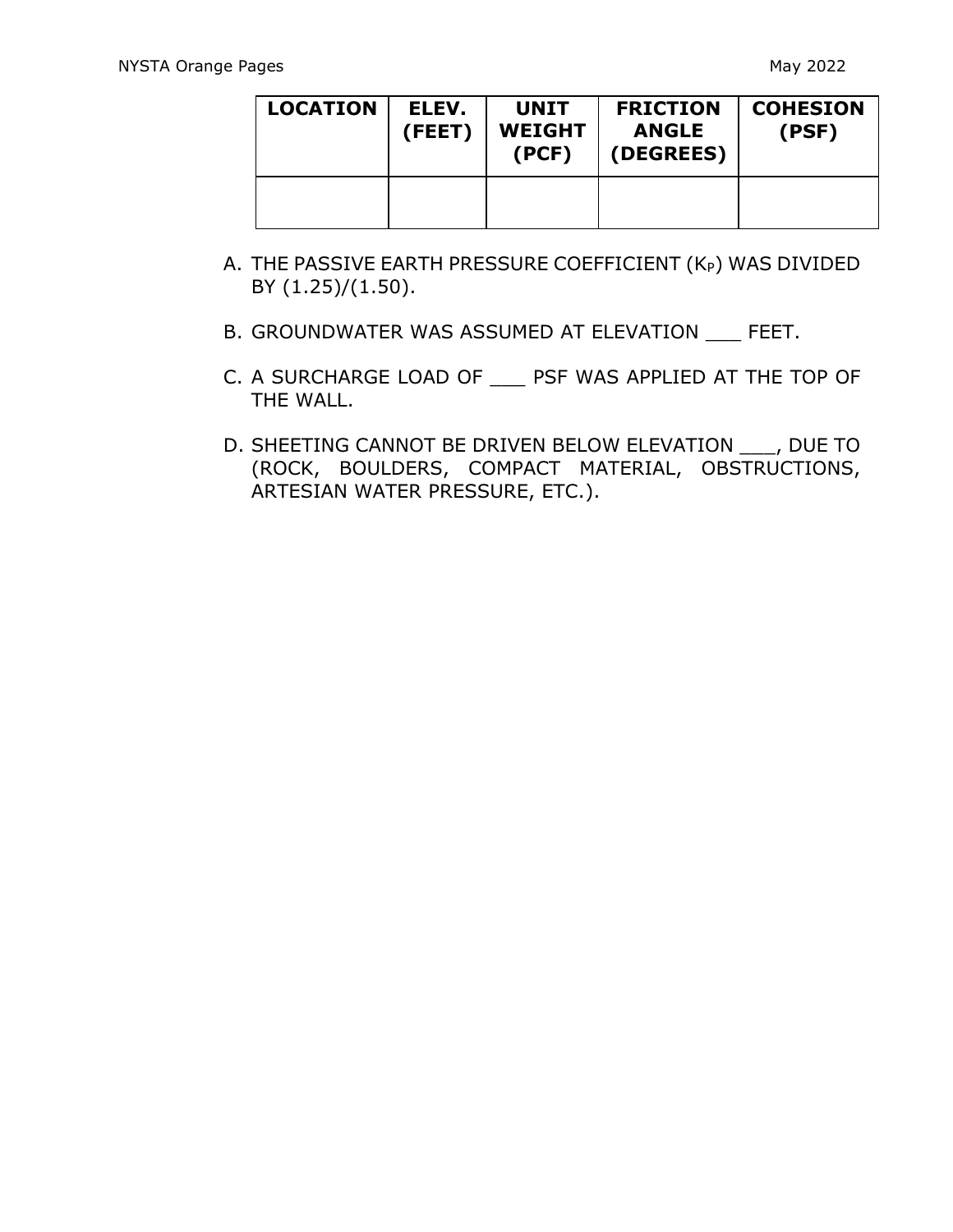## **PILE NOTES**

1. THE PILES ARE DESIGNED TO SUPPORT A MAXIMUM STRENGTH LIMIT STATE AXIAL LOAD OF KIPS PER PILE. DRIVE THESE PILES TO ACHIEVE A NOMINAL RESISTANCE OF \_\_\_ KIPS PER PILE. THESE PILES HAVE AN ESTIMATED LENGTH OF \_\_\_ FEET.

THE MAXIMUM SERVICE LIMIT STATE AXIAL LOAD (FOR/APPLIED TO) THE PILES AT THE \_\_\_ IS \_\_\_ KIPS PER PILE.

2. THE \_\_\_\_ PILES ARE DESIGNED TO SUPPORT A MAXIMUM STRENGTH LIMIT STATE AXIAL LOAD OF \_\_\_ KIPS PER PILE. DRIVE THESE PILES TO PRACTICAL REFUSAL (20 BLOWS PER INCH), AND A NOMINAL RESISTANCE OF KIPS PER PILE. THESE PILES HAVE AN ESTIMATED LENGTH OF \_\_\_ FEET.

THE MAXIMUM SERVICE LIMIT STATE AXIAL LOAD (FOR/APPLIED TO) THE PILES AT THE \_\_\_ IS \_\_\_ KIPS PER PILE.

- 3. DRIVE THE PILES AT THE \_\_\_ TO A MINIMUM DEPTH OF FEET. THE ENGINEER WILL IMMEDIATELY CONTACT THE NYSTA GEOTECHNICAL ENGINEER IF THE MINIMUM DEPTH IS NOT ACHIEVED.
- 4. DYNAMIC PILE TESTS SHALL BE CONDUCTED ON THE FIRST PILE DRIVEN AT \_\_\_\_\_\_ OR AT OTHER LOCATIONS ORDERED BY THE ENGINEER. THE DRIVING CRITERIA FOR THE REMAINING PILES SHALL BE BASED ON THE RESULTS OF THESE TESTS. THE PILE USED FOR THE DYNAMIC PILE TEST SHALL BE A MINIMUM OF 5 FEET LONGER THAN THE ESTIMATED PILE LENGTH AT THE TEST LOCATION. REFER TO THE SPECIAL NOTE IN THE PROPOSAL TITLED "FURNISHING EQUIPMENT AND PERSONNEL-DYNAMIC LOAD TESTING OF PILES".
- 5. THE DYNAMIC PILE TEST WILL CONSIST OF ONE TEST AT INITIAL DRIVE AND A RESTRIKE AFTER A \_\_\_-HOUR WAITING PERIOD. ADDITIONAL PILES MAY BE DRIVEN DURING THIS TIME, STARTING A MINIMUM DISTANCE OF 10 FEET FROM THE TEST PILE AND PROGRESSING AWAY FROM THE TEST PILE.
- 6. THE EXISTING (IS)/(ARE) PILE SUPPORTED. THESE EXISTING PILES MAY INTERFERE WITH THE INSTALLATION OF THE PROPOSED PILES. IF THERE ARE PILE INTERFERENCES, THE ENGINEER WILL CONTACT THE NYSTA STRUCTURES DESIGN BUREAU AND DIRECT THE CONTRACTOR HOW TO PROCEED.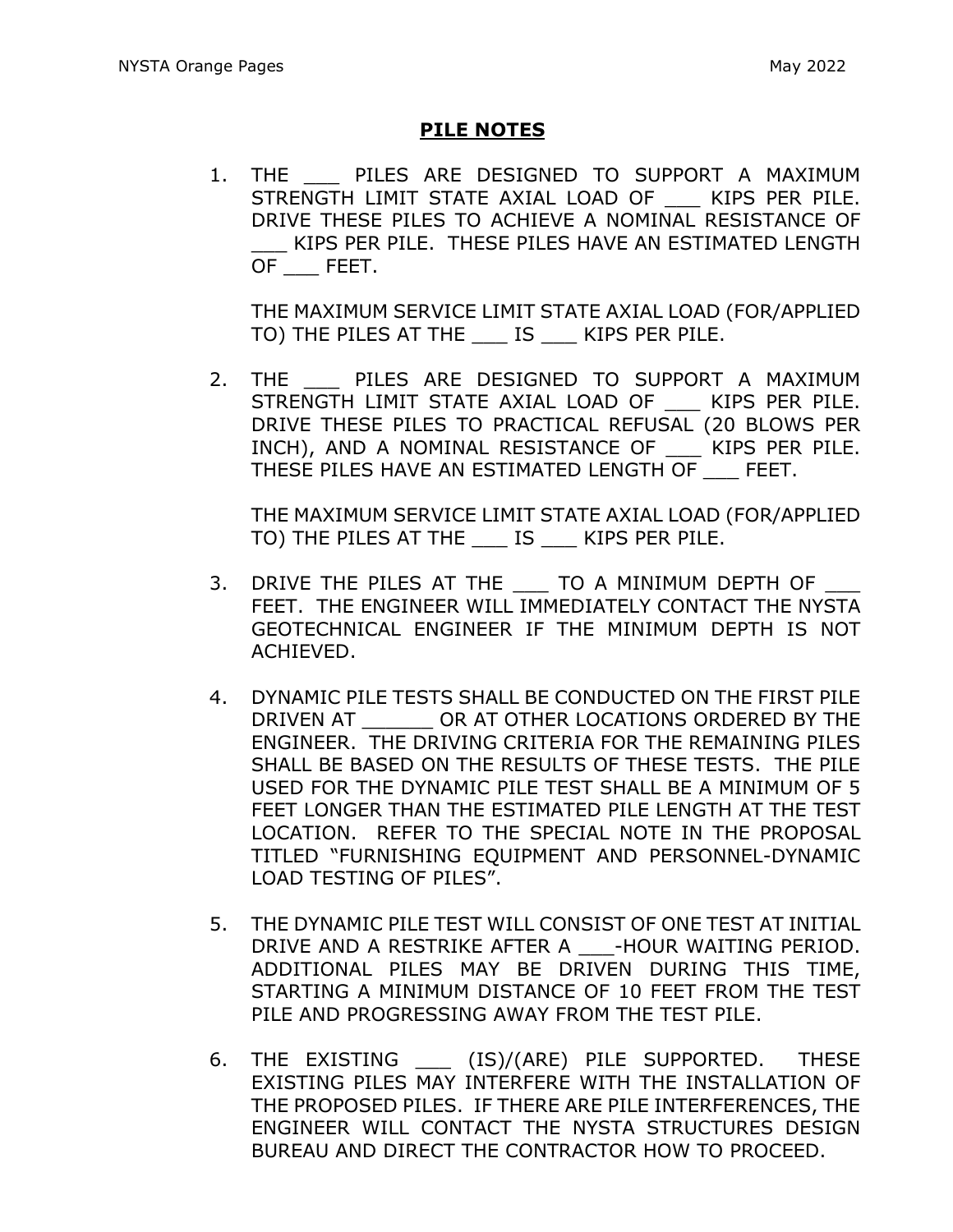- 7. DIFFICULT DRIVING OF PILES MAY BE ENCOUNTERED AND IT MAY BE NECESSARY TO USE MECHANICAL EQUIPMENT TO REMOVE VERY COMPACT MATERIAL OR BOULDERS FROM THE LOCATION OF THE PILES. WHEN REQUIRED, SPUD OR EXCAVATE HOLES PRIOR TO DRIVING IN ACCORDANCE WITH SECTION 551.
- 8. THE USE OF MECHANICAL PILE SPLICES FOR CAST-IN-PLACE CONCRETE PILES MAY BE ALLOWED ON THIS STRUCTURE IF THE FOLLOWING REQUIREMENTS ARE MET:
	- A. PLACE A SEAL WELD COMPLETELY AROUND THE TOP AND BOTTOM OF THE SPLICER SLEEVE.
	- B. DO NOT USE A SPLICER SLEEVE WITHIN 30 FEET OF THE PILE TOE.
	- C. AVOID THE USE OF MECHANICAL PILE SPLICES WITHIN 6 FEET OF THE PILE CUT-OFF ELEVATION.
- 9. DO NOT USE MECHANICAL PILE SPLICES ON THIS STRUCTURE.
- 10. PROVIDE \_\_\_-GAUGE, TAPERED CAST-IN-PLACE CONCRETE PILES.
- 11. PROVIDE CAST-IN-PLACE CONCRETE PILES WITH A MINIMUM WALL THICKNESS OF **INCH.**
- 12. EQUIP ALL CAST-IN-PLACE CONCRETE PILES WITH 60-DEGREE CONICAL SHOES. ATTACH THE SHOE TO THE PILE WITH A \_\_\_ INCH FILLET WELD, WELD ALL AROUND.
- 13. EQUIP ALL CAST-IN-PLACE CONCRETE PILES WITH 3/4-INCH THICK FLAT CLOSURE PLATES. SUPPLY A FLAT PLATE WITH A DIAMETER THAT DOES NOT EXCEED THE PILE DIAMETER BY MORE THAN 1/2 INCH. ATTACH THE PLATE TO THE PILE WITH A \_\_\_ INCH FILLET WELD, WELD ALL AROUND.
- 14. PROVIDE CAST-IN-PLACE CONCRETE PILES MEETING THE REQUIREMENTS OF ASTM A252 GRADE \_\_\_ STEEL.
- 15. PROVIDE STEEL BEARING PILES MEETING THE REQUIREMENTS OF ASTM A572 GRADE 50 STEEL.
- 16. EQUIP ALL STEEL BEARING PILES WITH REINFORCED SHOES.